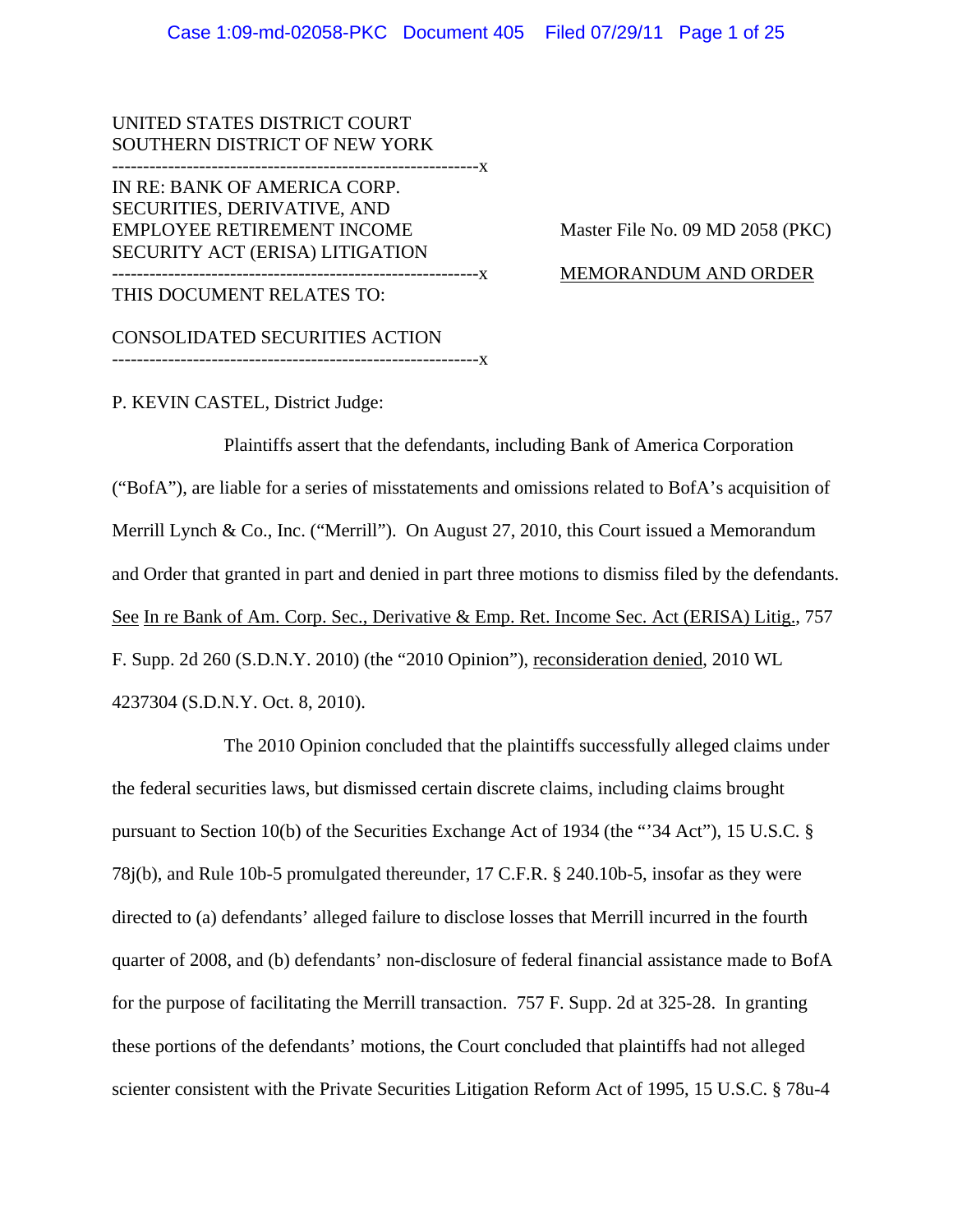$-2-$ 

(the "PSLRA"), and the law of this Circuit. The plaintiffs' Section 10(b) and Rule 10b-5 claim survived to the extent that it was premised on material misstatements related to Merrill's employee bonus pool. 757 F. Supp. 2d at 295-300, 322-24.

Plaintiffs thereafter filed a Consolidated Second Amended Class Action Complaint (the "Complaint"). (Docket # 363.) The Complaint's amendments purport to cure the plaintiffs' inadequate scienter allegations. Plaintiffs also assert claims on behalf of new categories of BofA securities owners. BofA and its defendant officers and directors (the "BofA Defendants") have filed a motion to dismiss.<sup>1</sup> (Docket # 369.) Defendants John A. Thain, Merrill and Merrill Lynch, Pierce, Fenner & Smith Incorporated join in the motion and rely in full on BofA's submissions. (Docket # 372, 373.)

The present motion is primarily directed to Count I of the Complaint. Count I asserts violations of Section 10(b) and Rule 10b-5 against BofA, its former Chief Executive Officer Kenneth D. Lewis and its former Chief Financial Officer Joe L. Price. (Compl. ¶¶ 297- 309.) It alleges that BofA, Lewis and Price did not adequately disclose Merrill's deteriorating financial condition in the fourth quarter of 2008. (Compl. ¶¶ 297-309.) It also alleges that the same three defendants failed to disclose the federal government's financial support to BofA, which allegedly was made in order to facilitate the Merrill transaction. (Compl.  $\P$  299-300, 303-05, 307-09.) The defendants argue that the claims should be dismissed because the Complaint does not allege actionable omissions or a strong inference of scienter. Separately, the defendants contend that the class plaintiffs do not have Article III standing to assert claims on behalf of certain categories of BofA securities owners.

 $\overline{a}$ 

<sup>&</sup>lt;sup>1</sup> The BofA Defendants include Bank of America, Kenneth D. Lewis, Joe L. Price, Neil A. Cotty, William Barnet III, Frank P. Bramble, Sr., John T. Collins, Gary L. Countryman, Tommy R. Franks, Charles K. Gifford, Monica C. Lozano, Walter E. Massey, Thomas J. May, Patricia E. Mitchell, Thomas M. Ryan, O. Temple Sloan, Jr., Meredith R. Spangler, Robert L. Tillman and Jackie M. Ward. (Compl. ¶¶ 37, 39-41, 43-57.)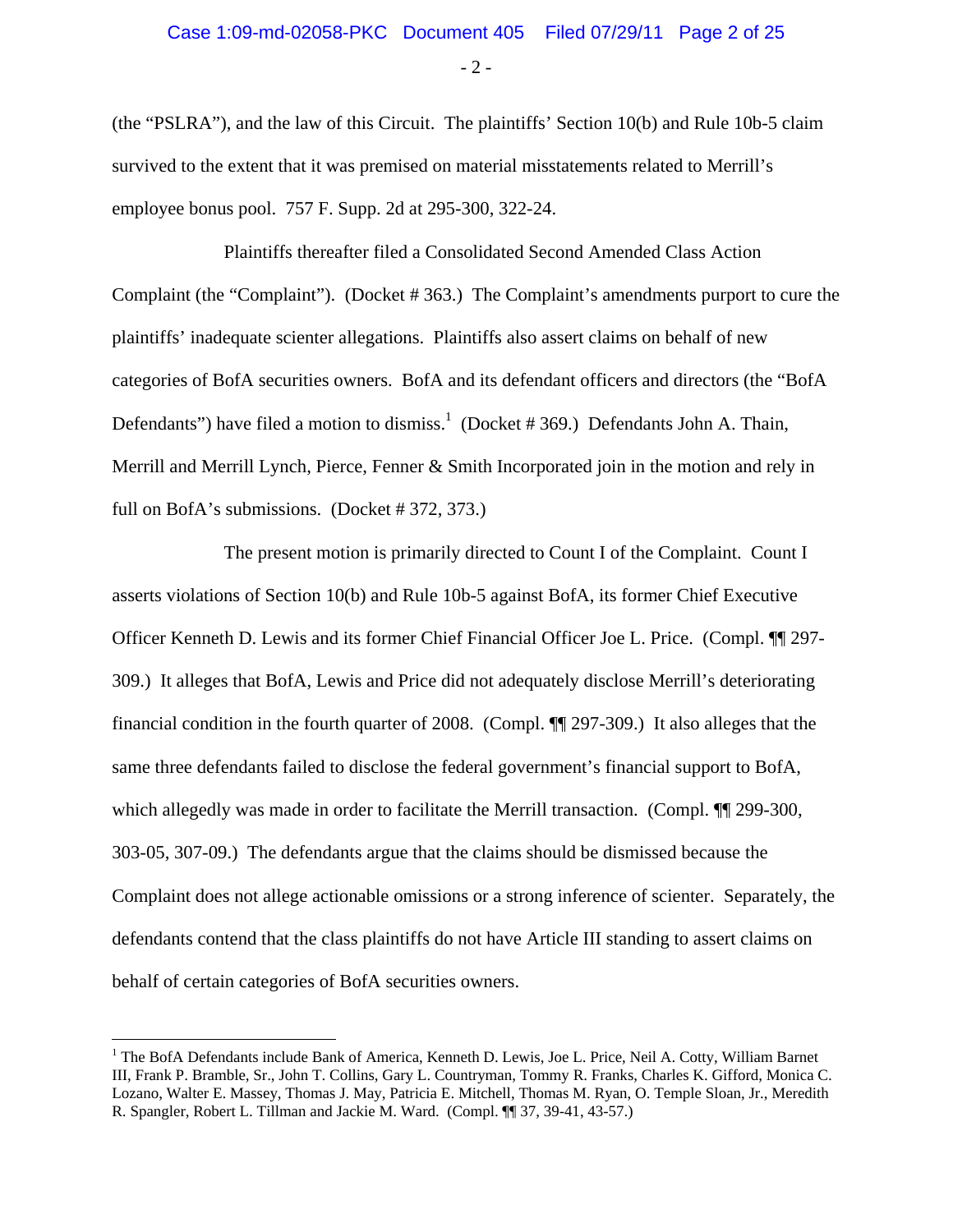- 3 -

For the reasons explained, the defendants' motion to dismiss is granted in part, but denied as to plaintiffs' Section 10(b) and Rule 10b-5 claims arising out of Merrill's losses in the fourth quarter of 2008.

#### BACKGROUND

For the purposes of this motion, all non-conclusory factual allegations are accepted as true, see Ashcroft v. Iqbal, 129 S. Ct. 1937, 1949–50 (2009), and all reasonable inferences are drawn in favor of the plaintiffs. See In re Elevator Antitrust Litig., 502 F.3d 47, 50 (2d Cir. 2007). I incorporate and apply the pleading standards for the PSLRA and Rule 9(b) as set forth in the 2010 Opinion. 757 F. Supp. 2d at 285-86, 289, 320-21.<sup>2</sup>

The 2010 Opinion summarized the plaintiffs' allegations and theories of liability.

I briefly recount them here.

The plaintiffs bring claims individually and on behalf of those who purchased BofA's publicly traded common stock, preferred shares, debt securities and/or call options between September 18, 2008 and January 21, 2009. (Compl. ¶ 1.) According to the plaintiffs, the defendants misrepresented or omitted material information about Merrill's financial

condition and the terms of BofA's acquisition of Merrill.<sup>3</sup>

 $\overline{a}$  $2^{2}$  Defendants argue that the plaintiffs should be held to a pleading standard even more exacting than the PSLRA, since the plaintiffs have had access to discovery in other actions. It is true that in Billard v. Rockwell Int'l Corp., 683 F.2d 51, 57 (2d Cir. 1982), a '34 Act case, the Second Circuit held that Rule 9(b) "require[s] greater precision . . . when full discovery has been had in a prior case." Billard pre-dates the PSLRA's enactment, however, and apparently has never been applied for the principle that defendants advance. Billard, moreover, noted a failure to set forth "any supporting detail" as to the fraud claim, a pleading failure that would be critical to any application of the PSLRA and Rule 9(b). I therefore scrutinize the Complaint consistent with the PSLRA and Rule 9(b), and not some higher pleading standard.

 $3 \text{ In addition to claims under Section 10(b) and Rule 10b-5, the plaintexts is a useful method.}$ 14(a) of the '34 Act and Rule 14a-9 promulgated thereunder, 15 U.S.C. § 78n(a)(1) & 17 C.F.R. § 240.14a-9(a), Section 20(a) of the '34 Act, 15 U.S.C § 78t(a), and sections 11, 12(a)(2) and 15 of the Securities Act of 1933, 15 U.S.C. §§ 77k, 77*l*(a)(2) & 77o. As discussed in the 2010 Opinion, Section 14(a) and Rule 14a-9 govern disclosure obligations as to the contents of proxy statements. 757 F. Supp. 2d at 289-91 (summarizing Section 14(a) and Rule 14a-9). Certain of the alleged misrepresentations and omissions that plaintiffs claim violated Section 10(b) and Rule 10b-5 are also claimed to have violated Section 14(a) and Rule 14a-9. See, e.g., id. at 295-300, 303-07 (discussing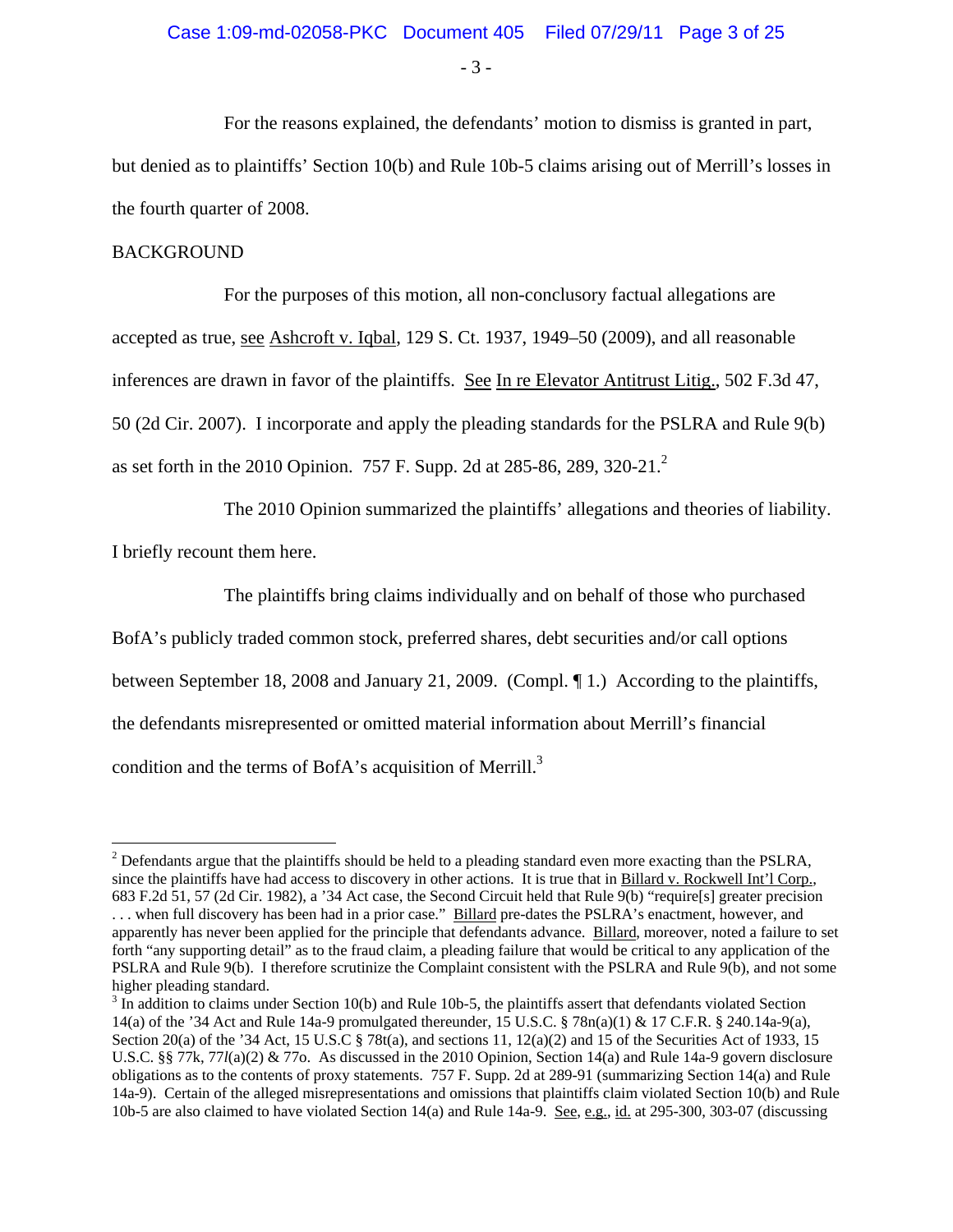- 4 -

The defendants' motion revisits two areas discussed at length in the 2010 Opinion. The first relates to extensive losses that Merrill incurred during the fourth quarter of 2008. Between the acquisition's announcement and its consummation, Merrill's quarterly pretax losses totaled \$21 billion. (Compl. ¶ 173.) According to the Complaint, BofA officers had contemporaneous knowledge of Merrill's losses but elected not to disclose the losses to shareholders until January 16, 2009, by which point, BofA shareholders had already approved the Merrill transaction, and the acquisition had been finalized. (See, e.g., Compl. ¶¶ 101-02, 112, 118-27, 181.) The Complaint asserts that BofA officers were aware of a significant disparity between the market's favorable perceptions of Merrill's value and the truth of its deteriorating finances. (Compl. ¶[ 166-72.) According to plaintiffs, the defendants violated Section 10(b) and Rule 10b-5 by not disclosing the Merrill losses to shareholders.

The 2010 Opinion concluded that the plaintiffs adequately alleged that Merrill's fourth-quarter losses constituted material omissions. 757 F. Supp. 2d at 303-07. At the same time, it concluded that plaintiffs failed to allege facts satisfying the scienter requirements of the PSLRA and the Second Circuit's interpretation of Rule 9(b), Fed. R. Civ. P. Id. at 325-26. The Court noted that in past public filings, BofA had acknowledged a perilous environment in the financial markets. Id. Also, while Merrill's losses were material, the plaintiffs had not alleged that their non-disclosure amounted to a departure from ordinary care sufficiently extreme to satisfy the recklessness standard of scienter. <u>Id.</u> As a consequence, the Court dismissed plaintiffs' Section 10(b) and Rule 10b-5 claim, to the extent that it was premised on omissions relating to Merrill's fourth-quarter results. Id.<sup>4</sup>

allegations as to Merrill's bonus pool and losses). This Memorandum and Order does not revisit the claims that survived the previous motion to dismiss.

 $4$  The 2010 Opinion concluded that the plaintiffs alleged a violation of Section 14(a) and Rule 14a-9, as Section 14(a) required the plaintiffs to allege negligence consistent with Rule 8 and not scienter consistent with Rule 9(b)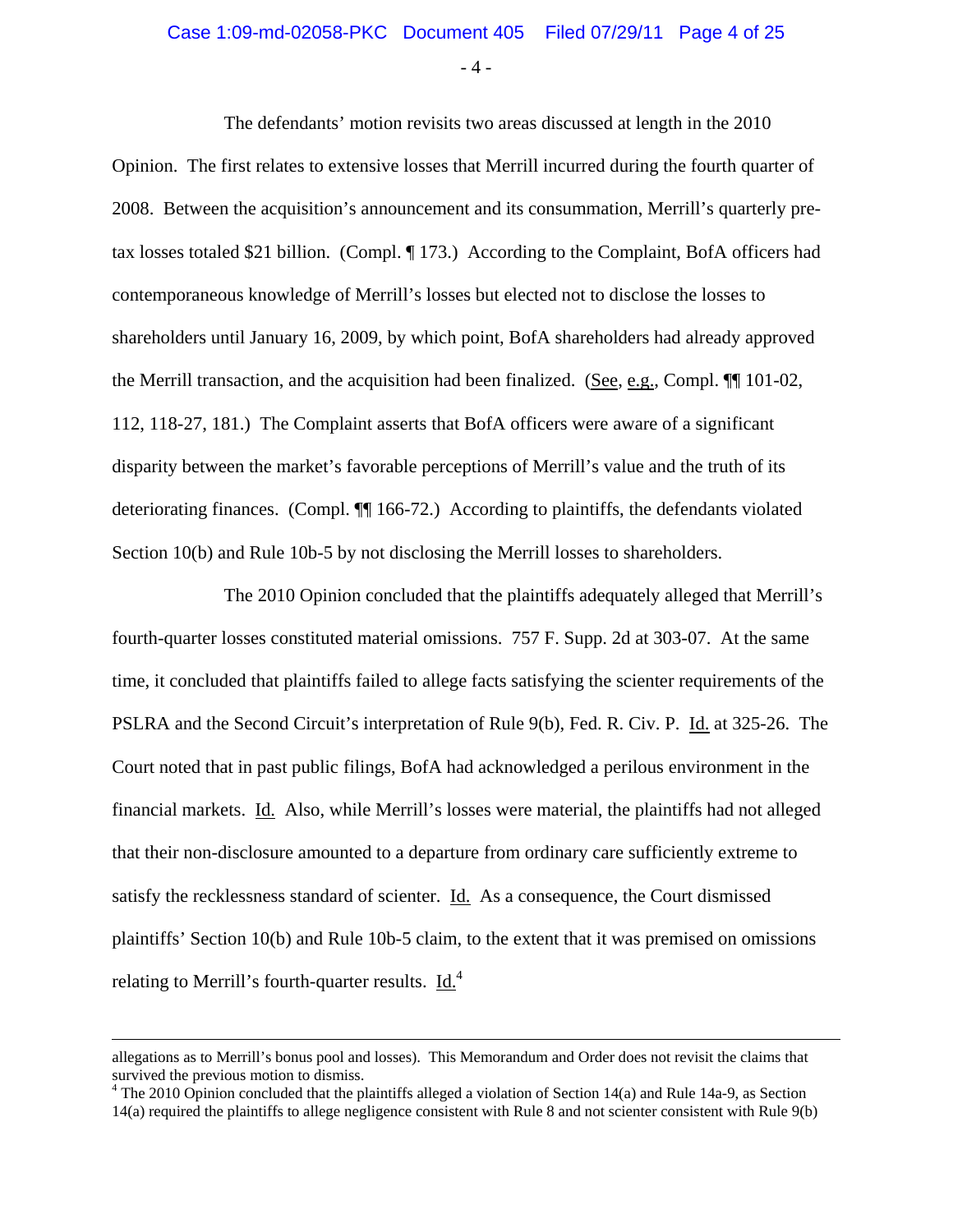- 5 -

A second issue raised in the pending motion relates to federal financial support for BofA's acquisition of Merrill. According to the Complaint, after BofA shareholders approved the transaction, Lewis began to question whether BofA could absorb Merrill's losses, and contemplated invoking a Material Adverse Change clause, which allowed BofA a conditional basis to terminate the transaction. (Compl. ¶ 144.) Lewis communicated his concerns about Merrill's deteriorating finances to Treasury Secretary Henry Paulson, and a series of meetings and discussions followed between BofA officers, officials of the Treasury Department ("Treasury") and officials of the Federal Reserve (the "Fed"). (Compl. ¶¶ 144-50, 152-65.) According to the Complaint, officials at Treasury and the Fed strongly urged BofA to complete the acquisition, arguing that any other action would undermine investor confidence in BofA and Merrill. (Compl. ¶¶ 146, 153-54.)

BofA then received what plaintiffs characterize as "a \$138 billion taxpayer bailout" amounting to "a \$20 billion capital infusion in exchange for a sale of preferred stock" and a \$118 billion guarantee against losses on high-risk assets, most of which originated with Merrill. (Compl. ¶ 160.) The "bailout" was negotiated after the shareholder vote approving BofA's acquisition of Merrill. (Compl. ¶ 12.) According to the Complaint, at Lewis's direction, BofA did not publicly disclose federal financial support contemporaneous with its acceptance of the assistance; instead, BofA disclosed it at the time it announced fourth-quarter earnings. (Compl. ¶¶ 162, 164-65, 172.) Plaintiffs allege that ratings agencies and analysts incorrectly perceived BofA as one of the few major financial institutions that did not need federal assistance, and, as a result, concluded that BofA was uniquely positioned to survive the difficult economic environment. (Compl. ¶ 168.)

and the PSLRA. 757 F. Supp. 2d at 320-22, 326. This Memorandum and Order does not address any Section 14(a) claim.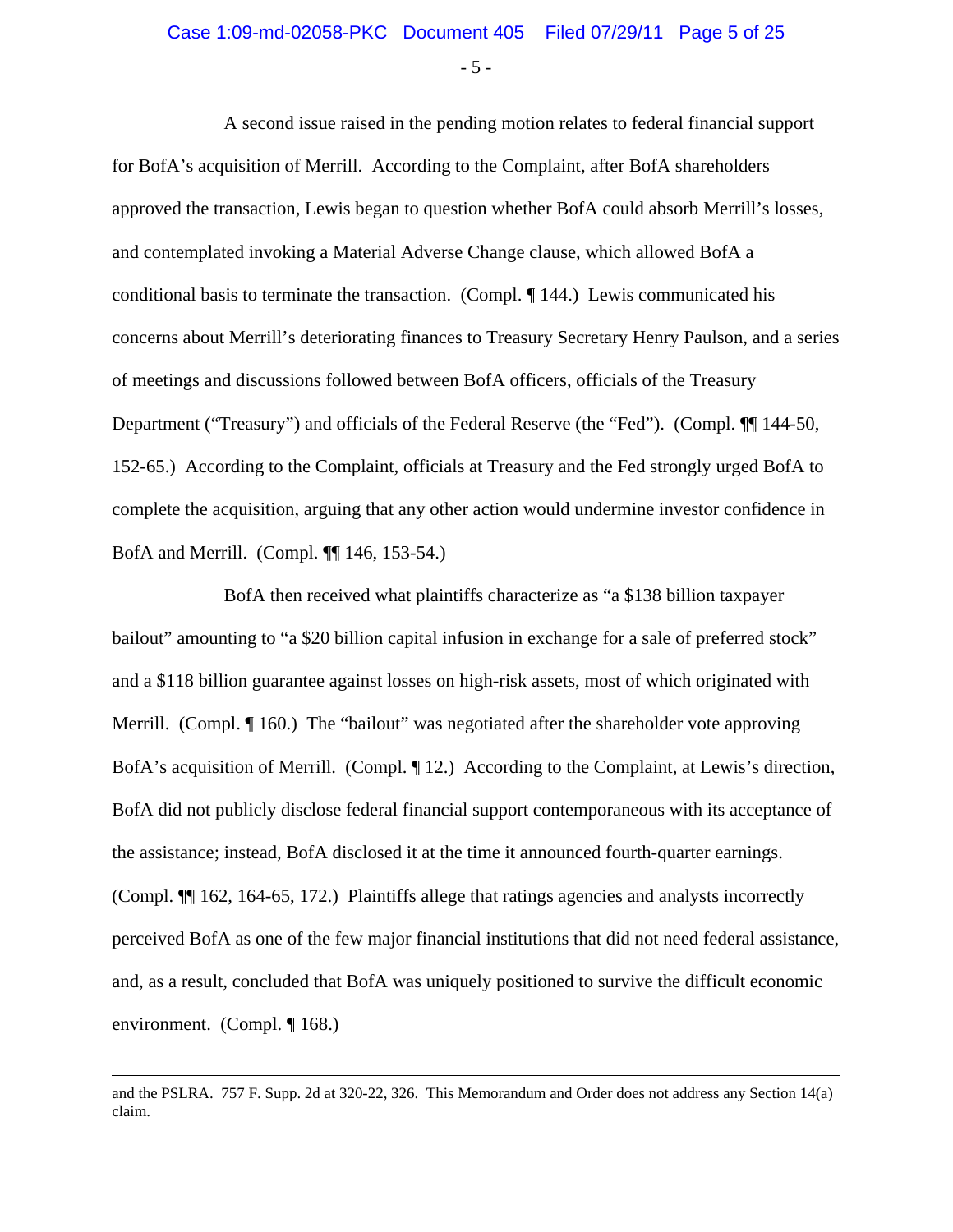- 6 -

As with Merrill's fourth-quarter losses, the 2010 Opinion concluded that the Complaint adequately alleged material omissions as to BofA's receipt of federal financial assistance, but that the Complaint did not adequately allege scienter. 757 F. Supp. 2d at 314-16, 327-28. The plaintiffs had not alleged that any defendant personally benefited from the nondisclosure, and failed to sufficiently allege either motive or recklessness in delaying the disclosure to the end of the quarter. Id. at 327-28.

#### **DISCUSSION**

I. On the Issue of Merrill's Fourth Quarter Losses, the Complaint Raises a Strong Inference of Recklessness.

Although the Complaint's amendments and the motion are primarily directed toward whether defendants recklessly omitted information that they were obligated to disclose, plaintiffs also contend that defendants had a motive to commit securities fraud. Before discussing the recklessness allegations, I note that plaintiffs have not alleged motivations consistent with the scienter standard as set forth by the PSLRA and the Second Circuit.

According to plaintiffs, Lewis was "drooling" at the opportunity to acquire Merrill, and viewed the transaction as the realization of a long-time business goal. (Compl.  $\P$ ) 63.) Plaintiffs also contend that Lewis "was highly motivated to ensure that he maintained his position as BoA's CEO" after Paulson "bluntly told Lewis that the Federal Reserve would remove BoA's senior management if it tried to terminate the transaction." (Compl. ¶¶ 154, 252.) The foregoing, according to plaintiffs, provided the motivation for not disclosing fourth quarter losses prior to the quarter's conclusion.

These motivations for delaying disclosure to the end of the quarter do not raise a strong inference of scienter. There is no allegation that Lewis or Price could have personally profited from either the delay or the closure of the Merrill transaction. See, e.g., ECA, Local 134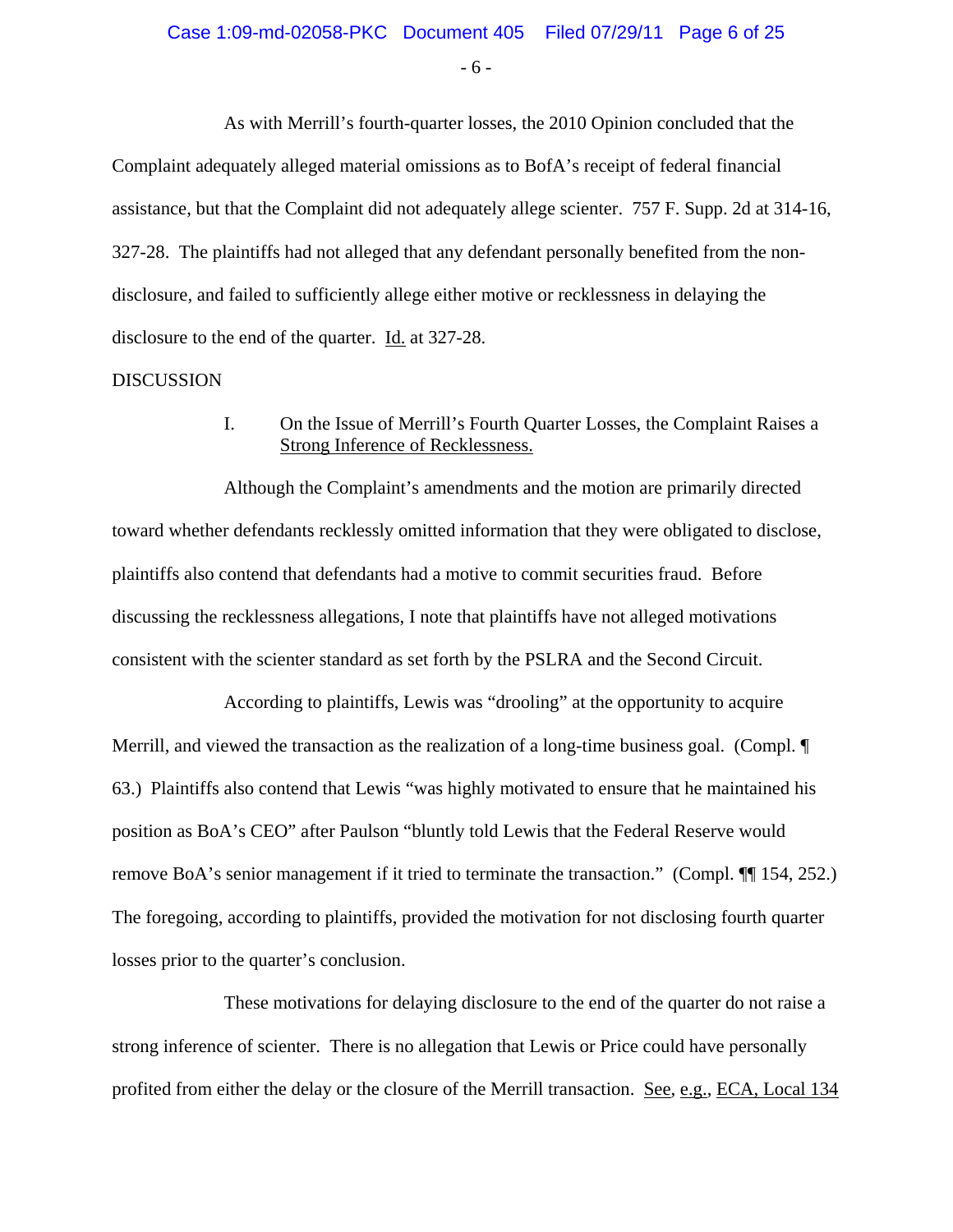- 7 -

IBEW Joint Pension Trust of Chicago v. JP Morgan Chase Co., 553 F.3d 187, 198 (2d Cir. 2009); see also Suez Equity Investors, L.P. v. Toronto-Dominion Bank, 250 F.3d 87, 100 (2d Cir. 2001) ("To show motive and opportunity, plaintiffs must allege a likelihood that defendants could realize 'concrete benefits' through the deception."); Novak v. Kasaks, 216 F.3d 300, 307 (2d Cir. 2000) (same). A long-held motivation to acquire Merrill because of its size, history and prestige is a business goal, which does not support an inference of scienter. Chill v. Gen'l Elec. Co., 101 F.3d 263, 267-68 (2d Cir. 1996) (scienter not supported by the motive "to maintain the appearance of corporate profitability, or of the success of an investment . . . ."); San Leandro Emergency Med. Grp. Profit Sharing Plan v. Philip Morris Companies, Inc., 75 F.3d 801, 813-14 (2d Cir. 1996) (rejecting motive of maintaining high bond and credit ratings). Similarly, Paulson's threat to direct the termination of BofA's management, at most, provides a motive to "prolong the benefits of holding corporate office," which is insufficient to support an inference of scienter. Novak, 216 F.3d at 307.

The Complaint fails to raise a strong inference that the defendants had a motive to commit securities fraud.

Plaintiffs may, however, allege scienter if the Complaint sufficiently alleges that the defendants engaged in "highly unreasonable" conduct that "represents an extreme departure from the standards of ordinary care." ECA, Local 134, 553 F.3d at 202-03. In a securities fraud case, "reckless disregard for the truth" means "conscious recklessness," which is "a state of mind approximating actual intent, and not merely a heightened form of negligence." S. Cherry St., LLC v. Hennessee Grp. LLC, 573 F.3d 98, 109 (2d Cir. 2009) (emphasis in original; quotation marks omitted).Examples of recklessness include plausible allegations that the defendants "'knew facts or had access to information suggesting that their public statements were not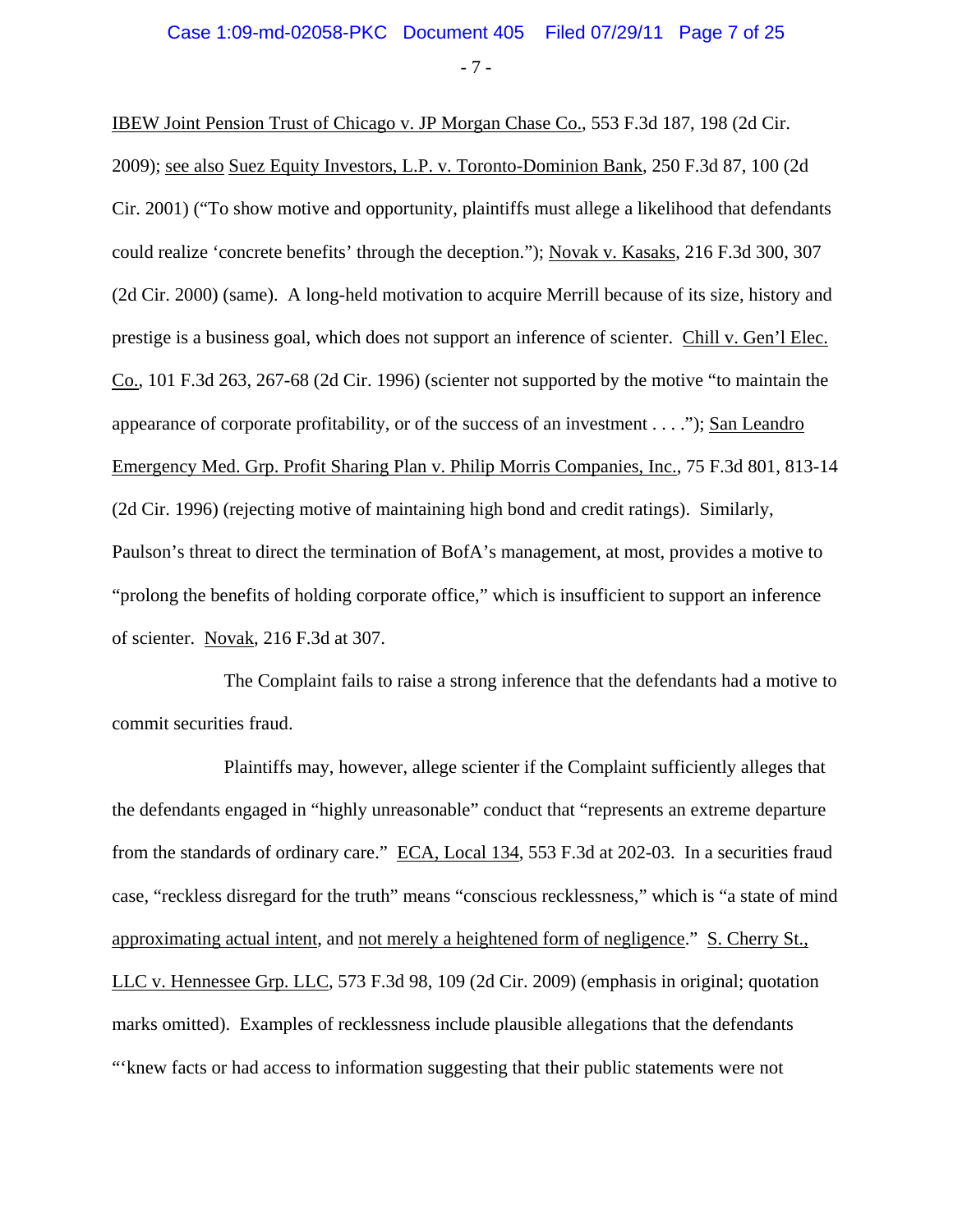- 8 -

accurate'" or "'failed to check information they had a duty to monitor.'" Teamsters Local 445 Freight Div. Pension Fund v. Dynex Capital Inc., 531 F.3d 190, 194 (2d Cir. 2008) (quoting Novak, 216 F.3d at 311)..

According to the plaintiffs, as the fourth quarter of 2008 progressed, Price provided BofA's general counsel with partial and inaccurate information about Merrill's losses, in hopes of eliciting a legal conclusion that BofA was not required to disclose those losses. In essence, plaintiffs contend, Price misled BofA's own attorneys so that they would advise against disclosure. Meanwhile, the Complaint depicts Lewis, then BofA's chief executive, as disengaged from the disclosure issue and failing to act with diligence. By contrast, defendants argue that they were dealing with tentative, "soft" numbers, conferring with counsel in good faith, and had no reasonable basis to conclude that disclosure was required.

For the reasons explained, defendants' motion is denied.

#### A. The Complaint Alleges Recklessness as to Price.

Plaintiff's scienter allegations concerning Price are directed to his knowledge of Merrill's losses, his understanding of BofA's disclosure obligations and the extent to which he was forthright with BofA counsel as to Merrill's losses.

According to the Complaint, Price had contemporaneous knowledge of Merrill's fourth-quarter results. On November 12, Price and Neal A. Cotty<sup>5</sup> received a report setting Merrill's October before-tax losses at \$7.536 billion and estimating that the quarter's after-tax losses would total \$5.4 billion, or \$8.9 billion before taxes. (Compl. ¶ 102.) On that same day, Price told BofA's general counsel, Timothy Mayopoulos, that Merrill expected to incur \$5

<u>.</u>

 $5$  Cotty is a defendant in this action, but is not alleged to have violated Section 10(b) and Rule 10b-5. Prior to the announcement of the Merrill transaction, he was BofA's Chief Accounting Officer, and was subsequently appointed Merrill's interim CFO, where he "acted as a direct liaison of BoA, including Lewis and Price, and Merrill." (Compl.  $\P(41)$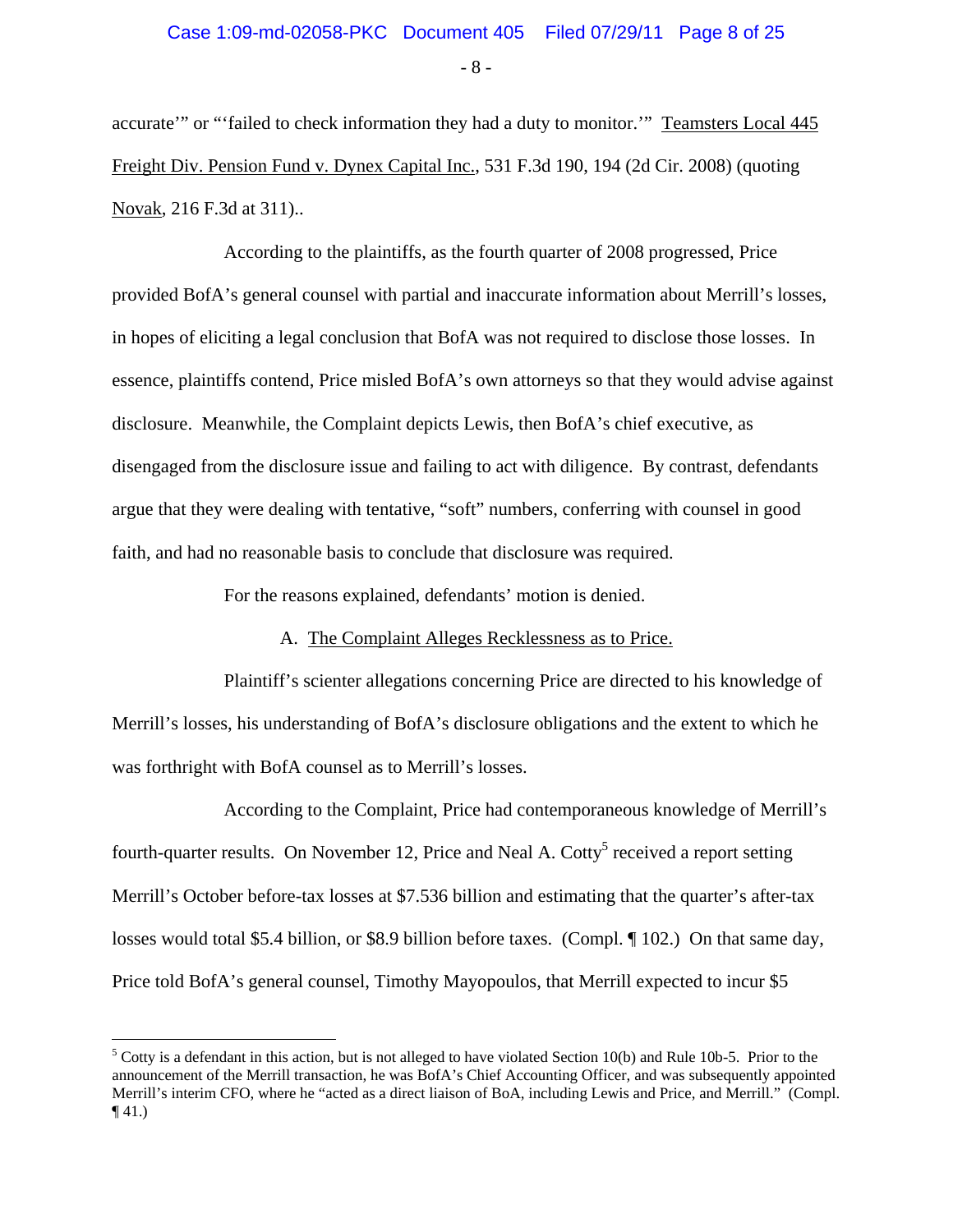- 9 -

billion in after-tax losses for the quarter. (Compl. 103.) Mayopoulos testified that, at that point, he told Price that "\$5 billion is a lot of money," and that "a disclosure is likely warranted." (Compl. ¶103.) Price also has testified that the initial figure "prompted me to ask the disclosure question." (Compl. ¶ 102.)

For both plaintiffs and defendants, this November 12 conversation between Price and Mayopoulos is pivotal to the scienter issue. At that point, Price knew that Mayopoulos was disposed toward disclosing a loss totaling \$5 billion for the quarter. According to plaintiffs, this conversation shows that Price knew that disclosure would likely be required. For the defendants, the conversation shows that Price informed counsel about Merrill's recent results, and then acted in good-faith reliance on counsel.

In the weeks that followed, Price continued to receive updates about the losses at Merrill. According to the Complaint, on November 16, Price e-mailed Cotty stating that Merrill's pre-tax losses would now total \$10.492 billion for the quarter, not including an additional \$2 billion impairment writedown to Merrill's goodwill. (Compl. ¶ 112.) On December 1, Cotty e-mailed Price stating that the combined losses for October and November had grown to \$12.7 billion before taxes, with an additional loss of \$1 billion forecast for December. (Compl. ¶ 120.) On December 3, a meeting took place between Lewis, Cotty, Price and Thain. (Compl. ¶ 124.) In what Cotty later described as a "very somber environment," Cotty announced that Merrill's losses would be "billions of dollars" more than previously forecast. (Compl. ¶ 124.) Lewis and Price then circulated a loss report, titled "2008 4Q Pacing & FY Forecast Scenario," that described a \$4.9 billion loss for November and stated that the quarterly losses would total more than \$14 billion, amounting to \$9 billion after taxes. (Compl. ¶¶ 124-25.)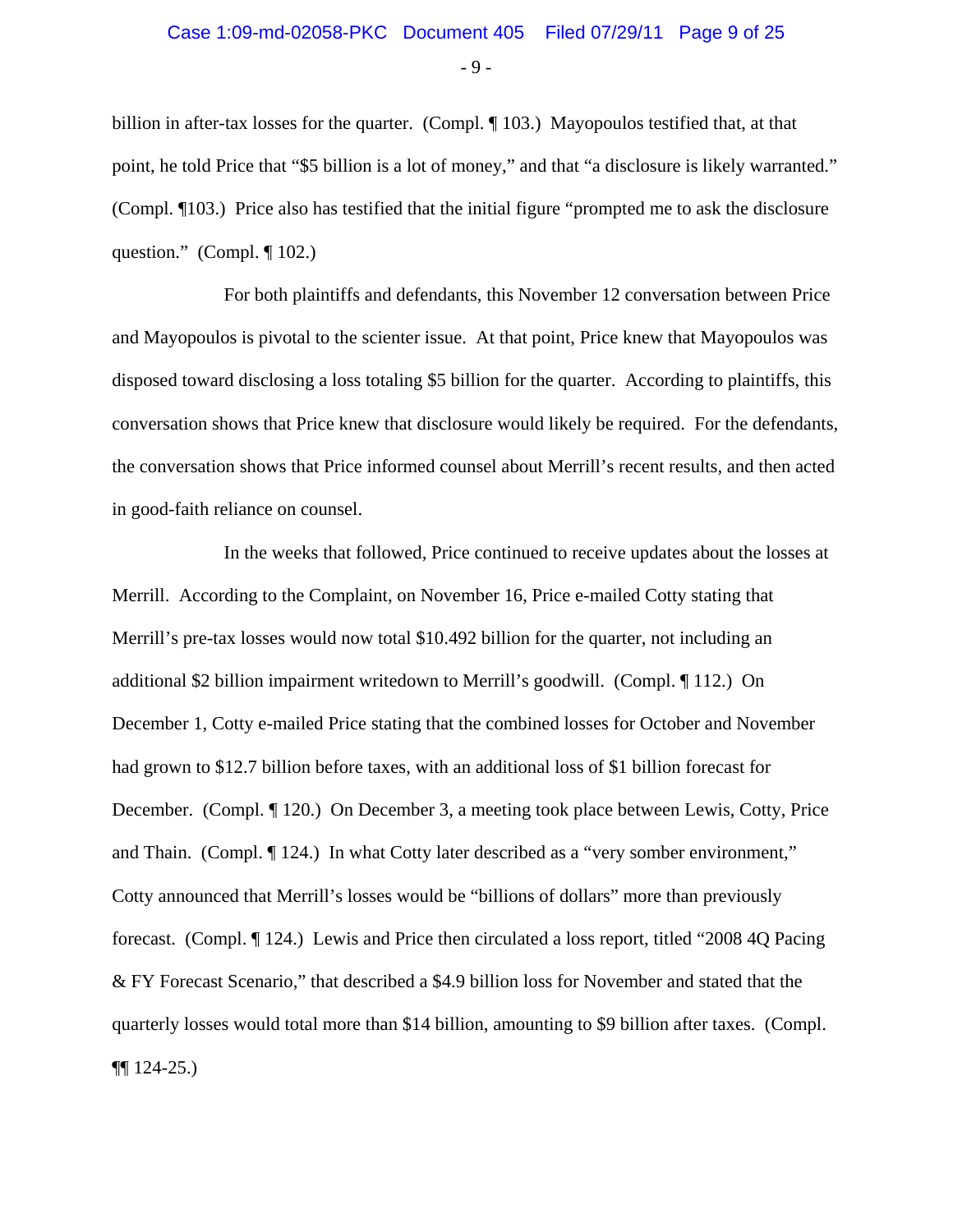# Case 1:09-md-02058-PKC Document 405 Filed 07/29/11 Page 10 of 25

 $-10-$ 

While Price and others in BofA management reviewed the scope of Merrill's losses, Mayopoulos and outside counsel at Wachtell, Lipton, Rosen & Katz ("Wachtell") were evaluating the extent of BofA's disclosure obligations. Mayopoulos conferred with Wachtell on November 12 and 13. (Compl. ¶¶ 104-09.) Mayopoulos later testified, "I communicated to Wachtell that I believed my initial assessment was that a disclosure was warranted."<sup>6</sup> (Compl. ¶ 108.) The notes of Eric Roth, a Wachtell attorney, include the statements, "all agree must be some discl", "consensus –  $11/28!$ " and "week before sh. Meeting." (Compl.  $\P$  109.)

A second meeting between Price and Mayopoulos occurred on November 18. (Compl. ¶ 113.) At that time, Price did not inform Mayopoulos of the revised fourth-quarter loss estimates, which, at that point, had grown from \$8.9 billion to \$13 billion for the quarter, before taxes. (Compl. ¶ 113.) Among other things, Price and Mayopoulos discussed whether disclosure of the losses would prompt shareholders to vote against the transaction. (Compl. ¶ 113.) Two days later, on November 20, Price and Mayopoulos agreed that BofA would not disclose Merrill's losses. (Compl. ¶ 114.) Mayopoulos testified that at this time, he still believed losses would total \$8.9 billion before taxes and \$5 billion after taxes. (Compl. ¶ 114.) Price and Mayopoulos also spoke jointly with outside counsel at Wachtell. (Compl. 114.) Again, Price made no mention of the revised Merrill loss figures. (Compl. ¶¶ 114-15.)

Price and Mayopoulos met again on December 3. (Compl. ¶ 127.) Price informed him of revisions to Merrill's loss totals. (Compl. ¶ 127.) Plaintiffs allege that at this point, Price knew that Merrill's losses would total \$10.5 billion after taxes, but he told Mayopoulos that they would total only \$7 billion after taxes. (Compl. 127.) According to the

<u>.</u>

<sup>&</sup>lt;sup>6</sup> Testimony and documents quoted in the body of the Complaint are properly considered on this motion to dismiss. See, e.g., DiFolco v. MSNBC Cable L.L.C., 622 F.3d 104, 111 (2d Cir. 2010). Of course, plaintiffs need not prove that they have a claim; they need only allege a plausible claim. Plaintiffs' allegations of the content of testimony are accepted as true and all reasonable inferences are drawn in their favor as the non-movants.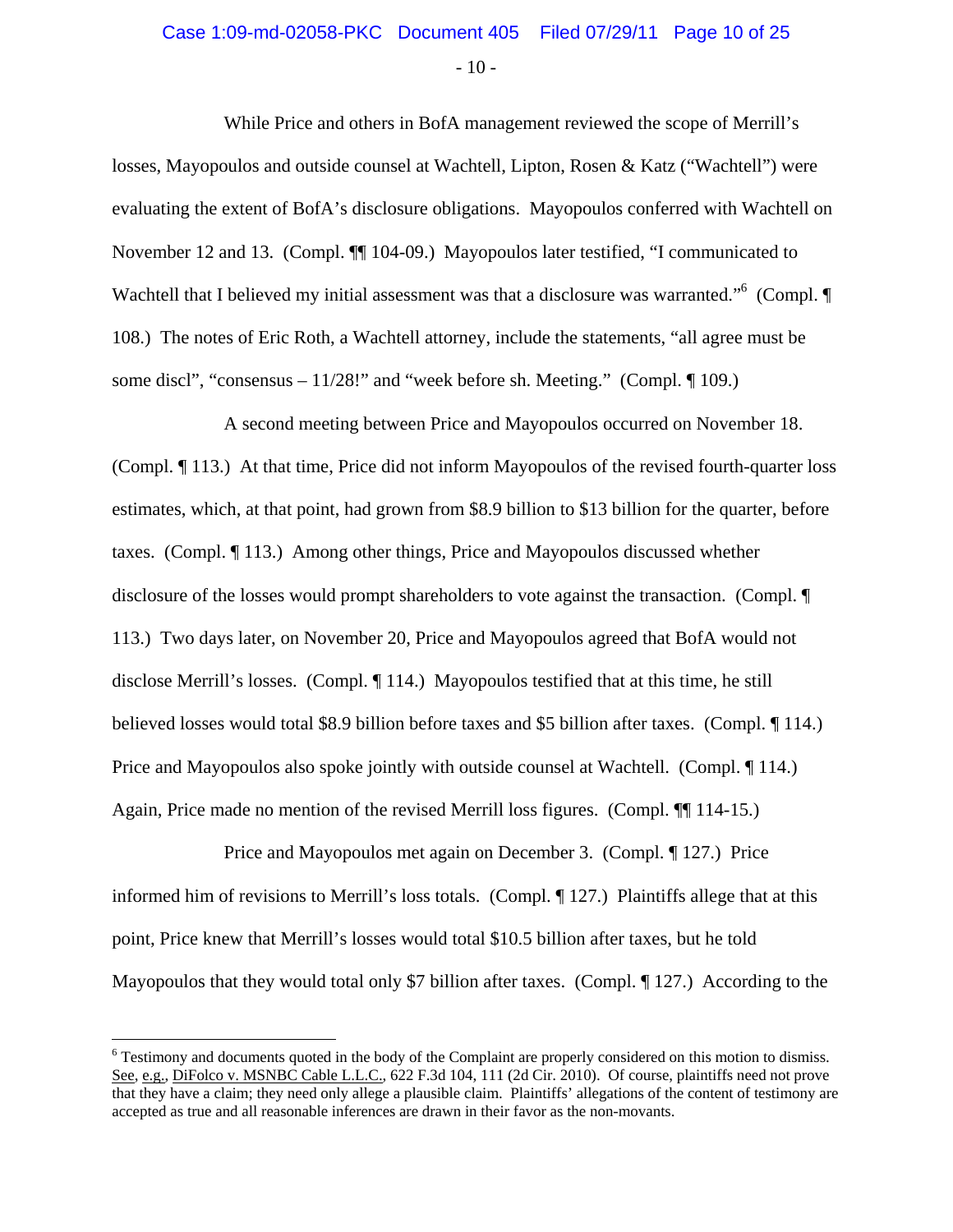#### Case 1:09-md-02058-PKC Document 405 Filed 07/29/11 Page 11 of 25

- 11 -

Complaint, Mayopoulos believed that because this loss was in the same range as recent quarterly losses experienced by Merrill, disclosure was not required.<sup>7</sup> (Compl.  $\P$  127.) Mayopoulos did not learn of the higher loss figures until December 9, when Price made a presentation to the BofA board with Mayopoulos in attendance, at which point Price announced pre-tax losses of \$14 billion (or \$9 billion after taxes) not including an additional \$2 billion writedown to Merrill's goodwill value. (Compl. ¶ 139.) Mayopoulos later testified that he was "surprised" by the loss figure, given his then-understanding of the numbers. (Compl. ¶ 140.)

Following the board meeting, Mayopoulos attempted to speak with Price about the revised loss figure, "why it's changed" and "what does it mean with respect to whether we should make a disclosure or not." (Compl. ¶ 140.) The next morning, before he reached Price, Mayopoulos was "terminated without explanation," and escorted from BofA headquarters. (Compl. ¶ 141.) Mayopoulos later testified to Congress that he "was stunned" by the termination, was not subsequently contacted by BofA to discuss any ongoing legal matters, and that he remains unaware of the basis for his termination. (Compl. ¶ 142.)

As additional support for an inference of recklessness as to Price, plaintiffs point to statements from BofA's then-treasurer, non-party Jeffrey Brown. In late November, Brown told Price that "we should disclose" because "the losses were meaningful enough," and stated to Price that he "didn't want to be talking through a glass wall over a telephone" if the losses were not disclosed – an allusion to imprisonment. (Compl. ¶ 122.) On December 17, Brown e-mailed Price about his conversation with an analyst at the Standard & Poor's ("S&P") ratings agency. (Compl. ¶ 167.) Brown stated, among other things, that "[w]hat concerns me is that they are not

 $\overline{a}$ 

 $^7$  Mayopoulos, who is not a defendant in this action, had concluded that BofA's disclosure obligations were guided by whether Merrill's quarterly losses were within the range of Merrill's other recent quarterly losses, which varied from \$2 billion to \$9.8 billion, after taxes. (Compl. ¶¶ 115-16.) Plaintiffs allege that this approach was arbitrary and baseless, and that Mayopoulos never researched possible disclosure requirements and sought no formal guidance from Wachtell. (Compl. ¶¶ 116-17.)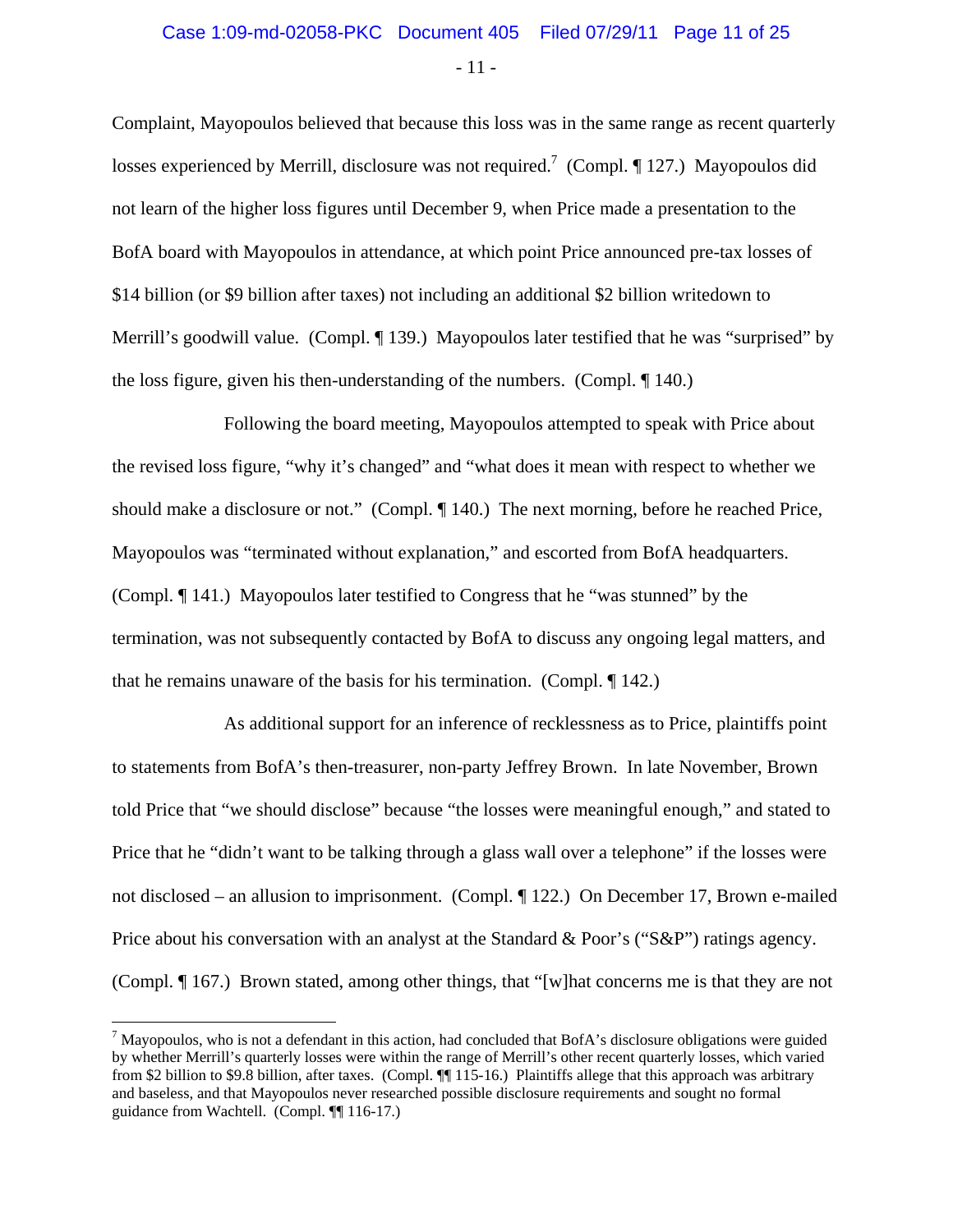# Case 1:09-md-02058-PKC Document 405 Filed 07/29/11 Page 12 of 25

- 12 -

expecting poor results from ML this quarter" and that the S&P ratings committee "noted substantial improvements in ML risk/balance sheet management." (Compl. ¶ 167.) The e-mail observed a disparity between what BofA knew and "what they know" at S&P. (Compl. ¶ 167.) Brown speculated that Merrill's losses could "result in another downgrade. This is just my view, but they clearly think ML is more healthy than they are and that they have shed the worst risks." (Compl. ¶ 167.)

In setting forth a plausible nonculpable explanation for Price's conduct, the defendants raise three principal arguments. First, they contend that BofA was working with estimated losses amounting to "soft" data, and that such information is not sufficiently concrete to support a scienter inference, let alone require disclosure. Second, they contend that it makes no sense for Price to affirmatively seek out legal guidance about BofA's disclosure obligations, but then proceed to mislead counsel about the underlying details. Third, they contend that Price was unaware of the framework that Mayopoulos was using to weigh BofA's disclosure obligations, so that there is no plausible basis to infer that Price could have misled Mayopoulos. Defendants contend that it would "defy common sense" to infer recklessness based on such facts.

On the degree of certainty as to the underlying data showing Merrill's losses, the Court is unable at the Rule 12(b)(6) stage to assess the extent to which BofA weighed "soft" figures as opposed to more concrete data. The Complaint's non-conclusory allegations and the defendants' contrary interpretations simply conflict. Defendants note that Cotty described one calculation as a "WAG" – shorthand for "wild ass guess," and that certain e-mails use the word "estimates." Yet the Complaint also alleges with particularity that Merrill provided BofA with specific, contemporaneous data about its assets and their value while the transaction was pending. Defendant Thain testified that "Bank of America had daily access to the exact same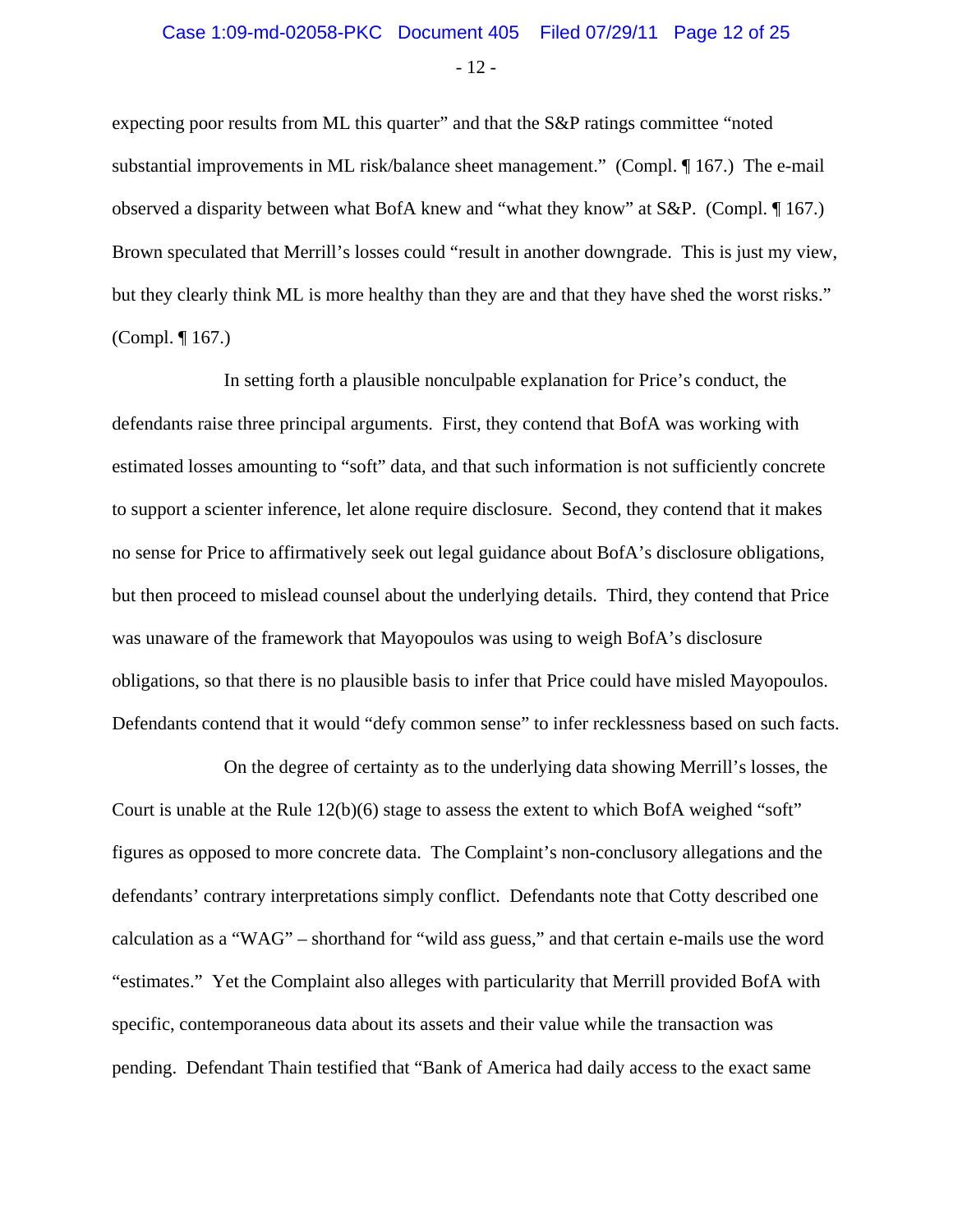- 13 -

financial information that I had," "was totally up to speed as to what was happening," and received "a daily profit and loss statement. They were getting the daily profit and loss statement, so they knew about the losses at the same time we did." (Compl. ¶¶ 9, 97.) Thain also stated in an internal memorandum that Merrill was "completely transparent" with BofA, which had "daily access" to Merrill's profit and loss statements, its positions and its marks. (Compl. ¶ 95.) In other proceedings, Thain testified that Cotty participated in weekly Monday meetings with Merrill to discuss the prior week's results. (Compl. ¶ 96.) Lewis has similarly stated that after signing the September 15 merger agreement, BofA received "detailed financial reports every week" from Merrill. (Compl. ¶ 99.) He testified to Congress that "we did have people there, and we did know that there were losses. And that was clear both at our company and theirs." (Compl. ¶ 99.) He separately has described the figures as "projections." (Compl. ¶ 100.) BofA appointed Cotty, its chief accounting officer, to act as Merrill's CFO while the merger was pending. (Compl. ¶ 13.) BofA allegedly assigned 200 employees to Merrill "shortly after" the deal was announced, "including a large financial team." (Compl. ¶ 95.)

Such allegations are not, as the defendants contend, merely conclusory. (Def. Mem. at 23.) At the close of discovery, it may be that the record supports BofA's contention that it was working only with soft estimates, tentative projections and a "WAG," and that the information in its possession does not support an inference of scienter or, indeed, even a duty to disclose. At the pleading stage, however, the plaintiffs have alleged with particularity that BofA received ongoing updates on Merrill's finances and that Price was personally informed of Merrill's losses. Whether those figures were concrete and reliable, or, as the defendants contend, "soft," can be assessed only on a more complete factual record.<sup>8</sup>

 $\overline{a}$ 

<sup>&</sup>lt;sup>8</sup> For this same reason, I decline the defendants' invitation to yet again revisit the issue of whether BofA's nondisclosure of Merrill's fourth-quarter losses constitutes an actionable omission under Section 10(b) and Rule 10b-5.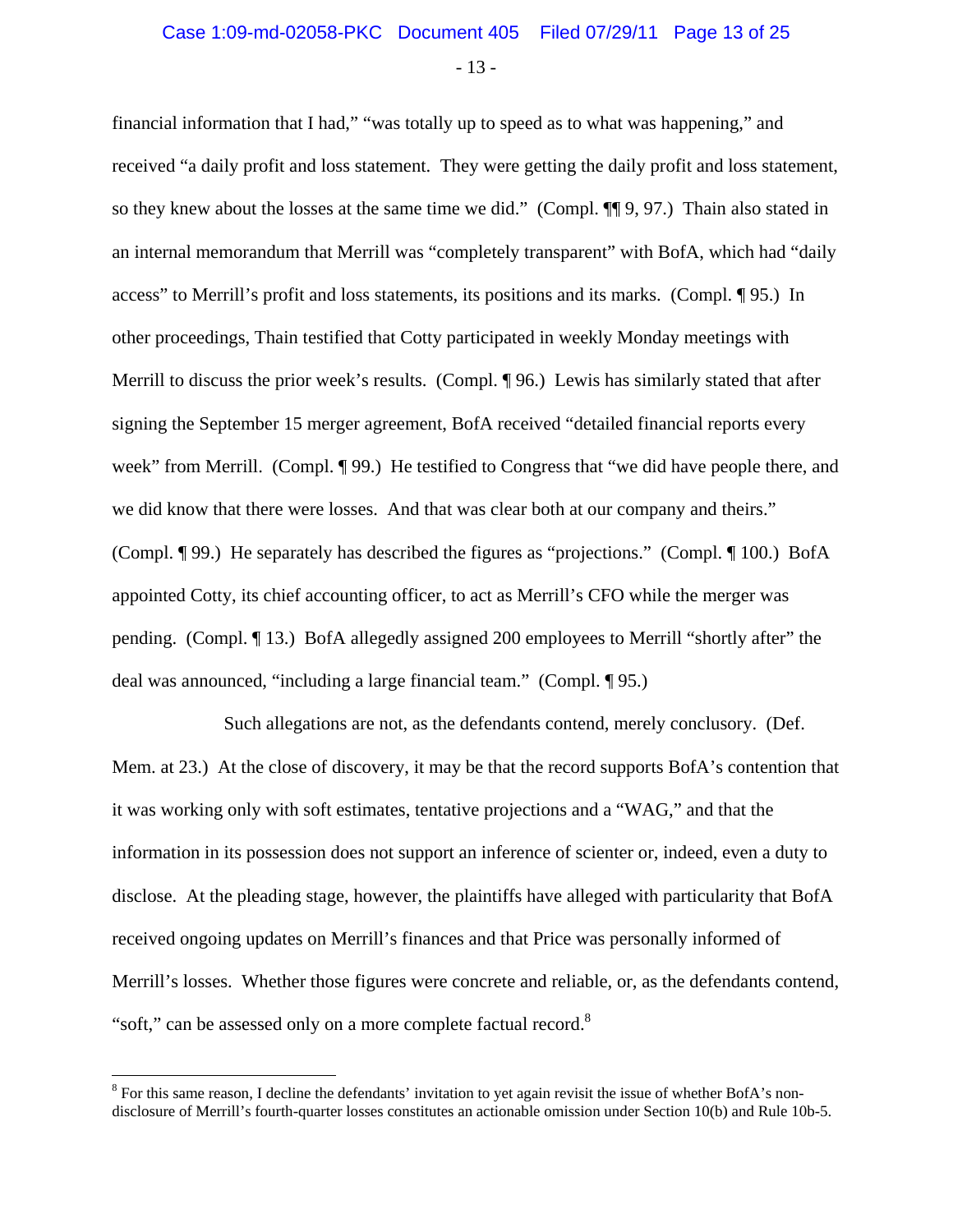### Case 1:09-md-02058-PKC Document 405 Filed 07/29/11 Page 14 of 25

- 14 -

As to the defendants' contentions relating to Mayopoulos, the Complaint sets forth nonconclusory factual allegations that, upon hearing the initial – and lowest – Merrill loss report, Mayopoulos told Price that disclosure was likely warranted. (Compl. ¶ 103.) While Price may not have known the particulars of Mayopoulos's disclosure analysis, it is implausible to conclude that Price, the CFO of BofA, did not understand that there was a correlation between the size of Merrill's losses and BofA's disclosure obligations. As noted, in Price's initial discussion with Mayopoulos, Mayopoulos observed that \$5 billion was "a lot of money" and likely required disclosure. (Compl. ¶ 103.)

The defendants have accurately observed that attorney notes indicate that counsel considered various scenarios and courses of action, and did not reach a firm conclusion that disclosure was required.<sup>9</sup> At the same time, the Complaint alleges that Price cherry-picked figures and even then was untimely in giving counsel updated information. Defendants argue that Price's "[c]onsultation with counsel is the very antithesis of scienter." (Def. Mem. at 18.) But "[t]o establish a reliance on the advice of counsel defense, a defendant 'has to show that he made complete disclosure to counsel, sought advice as to the legality of his conduct, received advice that his conduct was legal, and relied on that advice in good faith.'" SEC v. Cavanagh, 2004 WL 1594818, at \*27 (S.D.N.Y. July 16, 2004) (Cote, J.) (quoting Markowski v. SEC, 34

The 2010 Opinion discussed in detail the circumstances involving Merrill's fourth quarter losses, before concluding that, in the Rule 12(b)(6) context, they were actionable under the '34 Act. 757 F. Supp. 2d at 303-07. The Complaint alleges that by the time the Proxy was filed on November 3, 2008, Merrill had already sustained more than \$7.5 billion in losses for the month of October, a fact that was not disclosed in the Proxy or in subsequent statements. (Compl. ¶ 132-33, 136.) At the pleading stage, the Court is not in a position to reach any conclusion as to the certainty of those loss figures. Defendants also contend that plaintiffs fail to allege a date certain by which disclosure was required, but, as presently alleged, the Proxy of November 3 omitted Merrill's October losses, and was never subsequently updated.

<sup>&</sup>lt;sup>9</sup> For example, November 13 notes from Wachtell counsel indicated a need for "more info," a consensus that Merrill would "prob. be deep in the red," considered whether BofA should issue a "trend discl[osure]," and stated that "Joe" – presumably, defendant Joe Price – was "to engage ML" in the near future. (Park Dec. Ex. 20.) Wachtell counsel has testified in other proceedings that at the close of the November 13 call, "the conclusion of the call was more work was going to be done," and "people at" BofA would "go back" and review disclosures by both Merrill and BofA. (Park Dec. Ex. 23 at 23.) The same Wachtell attorney has testified that he viewed Wachtell's role as "more of a sounding board than anything else," but that he "agreed" with Mayopoulos's thinking. (Park Dec. Ex. 23 at 50.)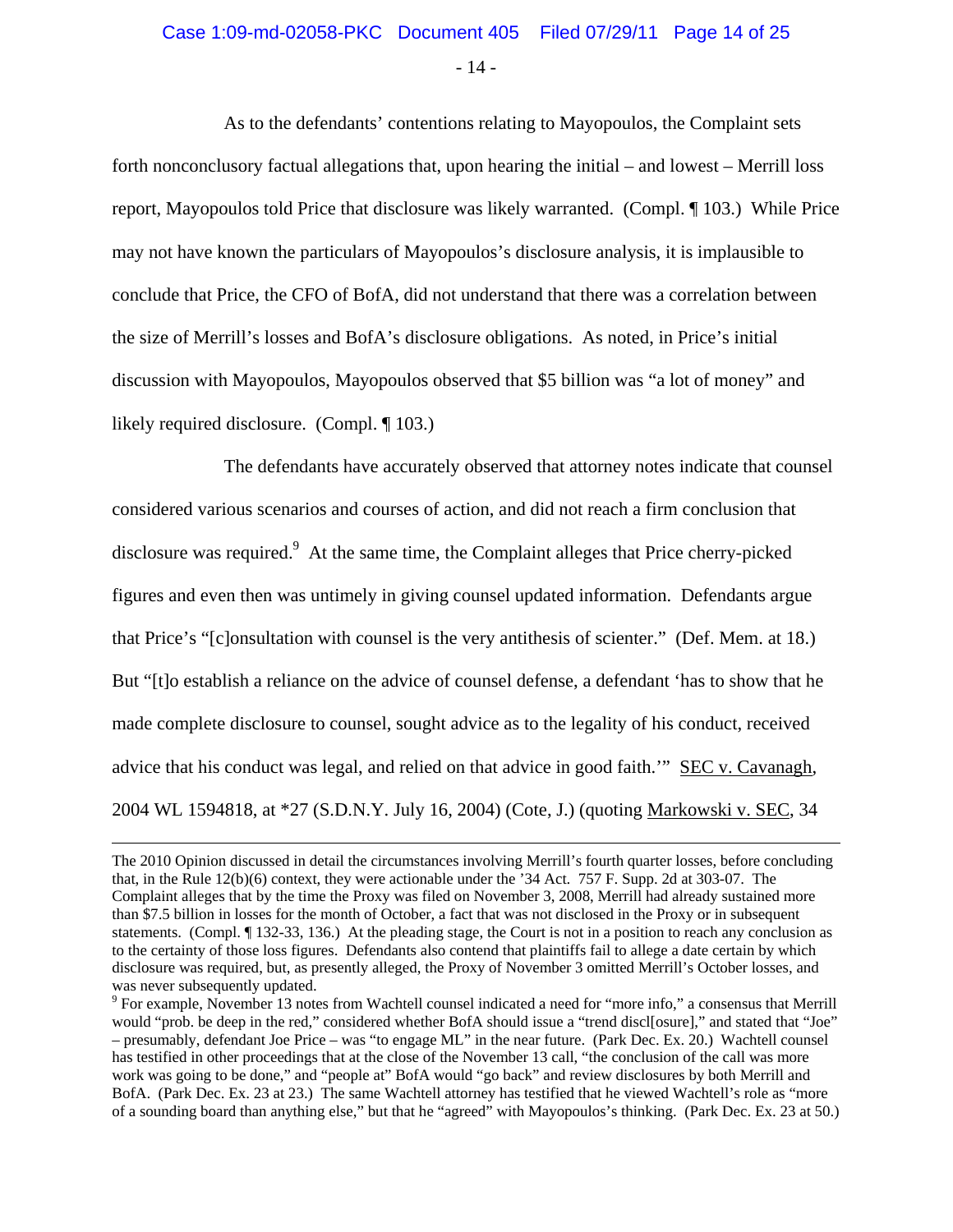## Case 1:09-md-02058-PKC Document 405 Filed 07/29/11 Page 15 of 25

- 15 -

F.3d 99, 105 (2d Cir. 1994)). "Good faith reliance on the advice of counsel means more than simply supplying counsel with information," and in the securities context, a CFO, like other "corporate executives," has an independent duty to ensure compliance with disclosure obligations. SEC v. Enterprises Solutions, Inc., 142 F. Supp. 2d 561, 576 (S.D.N.Y. 2001) (Cedarbaum, J.). According to the Complaint, as Price received updates about Merrill's growing losses, legal counsel was left out of the loop, and was working with only a partial understanding of Merrill's financial health. As currently alleged, Price impeded counsel from making a fully informed analysis. Defendants contend that Price, the CFO of one of the nation's largest financial services businesses, was never explicitly told that BofA had a duty to disclose Merrill's losses, but this contention loses force in light of Price's failure to keep counsel up to date on the magnitude of the losses.

The failure to update counsel about Merrill's losses takes on greater significance in light of disagreement elsewhere within BofA management. In considering Brown's comments favoring disclosure, the Court is mindful that strong disagreements may arise within management on many issues, and that the frank airing of opinions may invite banter and hyperbole. Nevertheless, in late November, BofA's corporate treasurer was strongly advocating to Price that BofA make a public disclosure. (Compl. ¶ 122.) Brown later circulated within BofA, and to Price specifically, additional alleged misperceptions held by the ratings agencies and again advocated for disclosure, prompting no apparent reconsideration or action. (Compl. ¶¶ 167-71.)

Weighing "plausible opposing inferences," Tellabs, Inc. v. Makor Issues & Rights, Ltd., 551 U.S. 308, 323 (2007), I conclude that the Complaint alleges recklessness as to Price, and satisfies the scienter requirement. It is plausible to infer that, upon receiving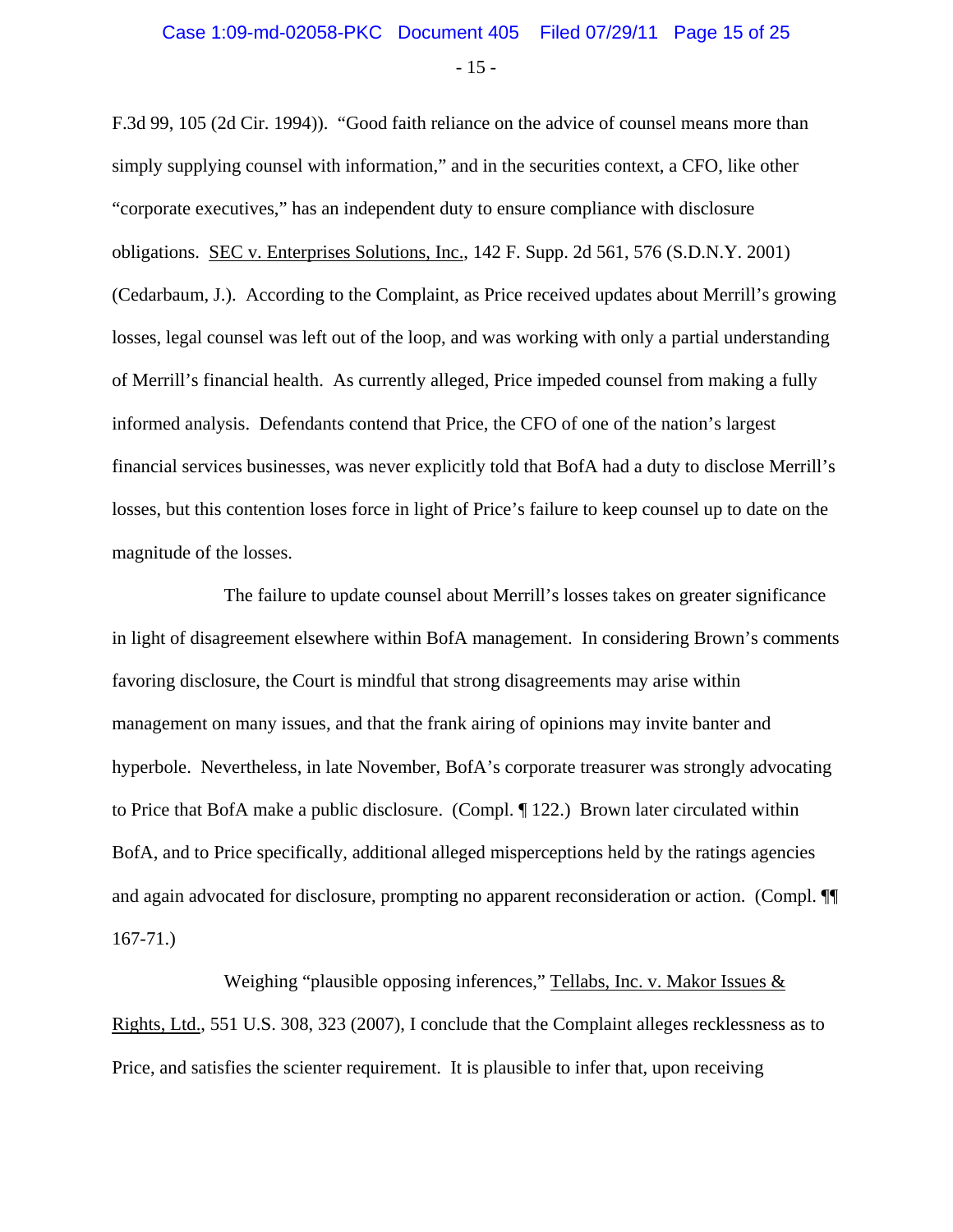- 16 -

Mayopoulos's initial disposition to recommend disclosure, Price engaged in "conscious recklessness" amounting to "an extreme departure from the standards of ordinary care." S. Cherry St., 573 F.3d at 109; ECA, Local 134, 553 F.3d at 202-03. At the pleading stage, such an inference is more cogent and compelling than the non-culpable inferences set forth by the defendants.

#### B. The Complaint Alleges Recklessness as to Lewis.

Price has testified in other proceedings that throughout the fourth quarter, he ensured that Lewis was "ke[pt] informed all the time on matters," and that they were "in and out of each other's offices all the time." (Compl. ¶ 247.) As to Merrill, Lewis has testified that "we did have people there, and we did know that there were losses. All that was clear both at our company and theirs." (Compl. ¶ 246.) In a television interview, Thain stated that management of BofA and Merrill "knew about the losses at the same time . . . ." (Compl. ¶ 246.) Lewis also attended the December 3, 2008 meeting with Price and Thain, where Merrill's losses for October and November were discussed as totaling \$15 billion. (Compl. ¶ 248.)

According to the Complaint, although Lewis "had unfettered access to experienced counsel," he sought no legal advice as to BofA's disclosure obligations. (Compl. ¶ 249.) Plaintiffs assert that Lewis "took no steps" to see whether counsel had complete and recent information as to Merrill's losses, and did not discuss the losses or disclosure with the BofA board or company auditors. (Compl. ¶ 249.) Plaintiffs also assert that, in light of the transaction's importance and the scope of Merrill's losses, Lewis was reckless in failing to seek guidance on BofA's disclosure obligations. (Compl. ¶ 249.)

The Second Circuit has stated that the "'egregious refusal to see the obvious, or to investigate the doubtful, may in some cases give rise to an inference of . . . recklessness.'"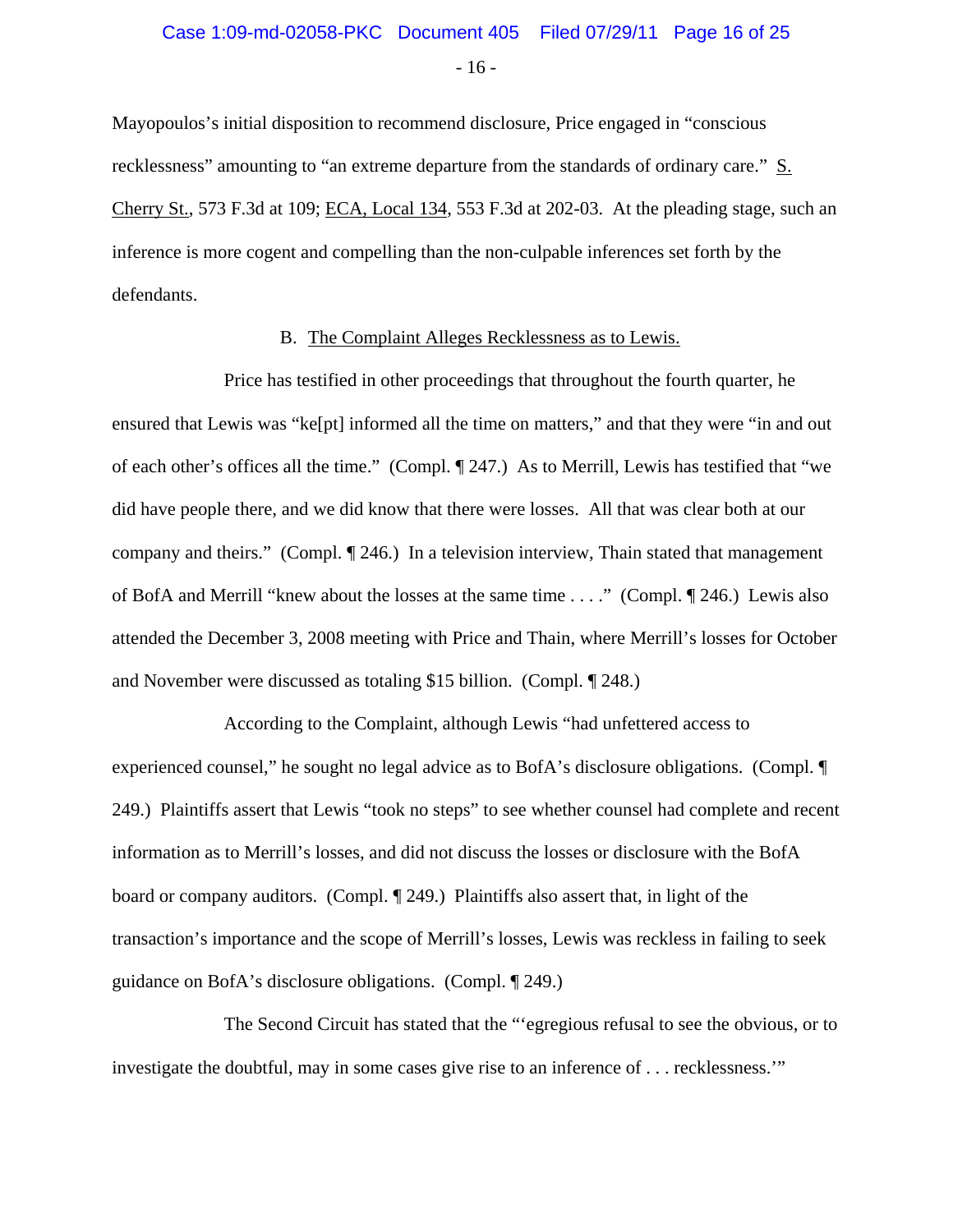Novak, 216 F.3d at 308 (ellipsis in original; quoting Chill, 101 F.3d at 269). Novak surveyed Second Circuit authority upholding recklessness-based scienter allegations, particularly including instances in which management possessed facts that contradicted public statements or else failed to review or monitor information within its oversight. Id. at 308-09. By contrast, the failure to anticipate future events, monitor the allegedly fraudulent acts of persons outside of defendant's supervision, or present an overcautious or "gloomy" outlook do not support an inference of scienter. Id. at 309.

Here, the Complaint alleges that Lewis – BofA's CEO, president, and the chairman of its board of directors – was informed of Merrill's losses, but that he took no action to review or ensure compliance with BofA's disclosure obligations. The Complaint otherwise depicts Lewis as closely engaged with the transaction's details. (See, e.g., Compl. ¶¶ 63, 67-70, 81, 83, 98-100, 124-26, 139, 143-46, 151-62.) The Complaint adequately alleges that, by virtue of his position within BofA and his awareness of Merrill's losses, Lewis's inaction on the disclosure issue raises a strong inference of recklessness.

- II. The Defendants' Motion is Granted as to Plaintiffs' Claim Going Toward Federal Financial Support for the Transaction.
	- A. SEC Rule 13a-11(c) and the 2010 Opinion.

Separately, Count I asserts that Lewis and Price acted recklessly in failing to disclose federal financial support that was conceived and finalized in the final days of 2008 and the first weeks of 2009. The federal financial support was disbursed by January 20, 2009. (Compl. ¶¶ 160-61, 165.) The 2010 Opinion denied the defendants' motion to dismiss for failure to allege an actionable omission arising out of the federal financial support to BofA. 757 F. Supp. 2d at 314-16. At that time, the defendants relied solely on an argument that the Complaint failed to allege a "material definitive agreement" between BofA and federal officials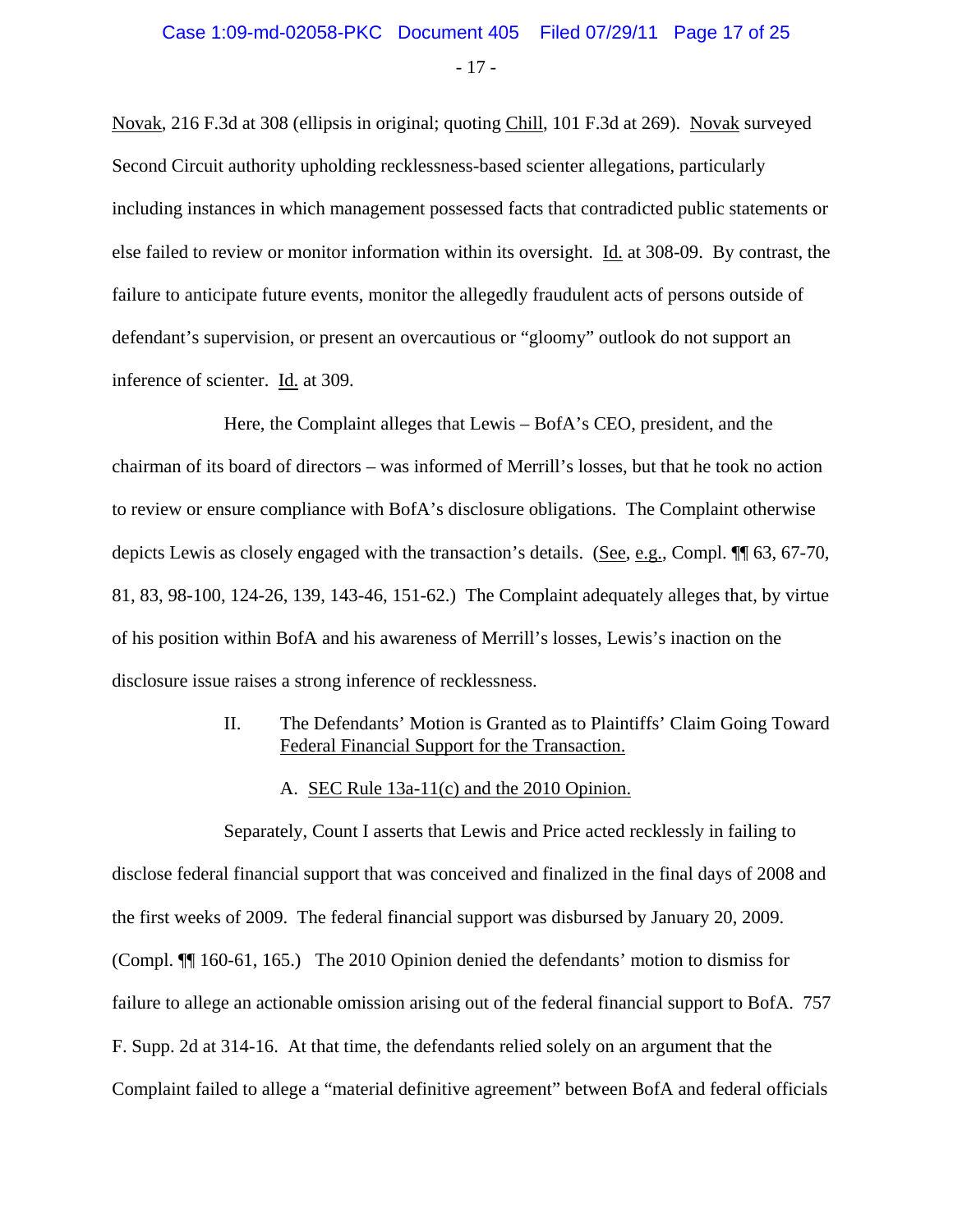# Case 1:09-md-02058-PKC Document 405 Filed 07/29/11 Page 18 of 25

- 18 -

as to federal support for the transaction. See id. SEC Form 8-K requires disclosure of "material" definitive agreement[s] not made in the ordinary course of business." Form 8-K, at Item 1.01(a), available at http://www.sec.gov/about/forms/form8-k.pdf. This Court previously held that the "detailed, non-conclusory allegations plausibly allege that BofA received concrete assurances from officials at the Treasury and the Federal Reserve that BofA would receive a massive capital infusion in exchange for proceeding with the Merrill acquisition." 757 F. Supp. 2d at 316. Because the Complaint alleged a definitive agreement, the Court concluded, the plaintiffs had adequately alleged a failure to comply with Item 1.01(a) of Form 8-K, and the Complaint therefore identified an actionable omission. Id. at 315-16.

The defendants now point to a rule of the SEC that was not raised in the previous motion to dismiss. At 17 C.F.R. § 240.13a-11(c), the SEC provides that "[n]o failure to file a report on Form 8–K that is required solely pursuant to Item 1.01 . . . of Form 8–K shall be deemed to be a violation of 15 U.S.C. 78j(b) and § 240.10b-5." In other words, the failure to disclose a material definitive agreement under Form 8-K at Item 1.01(a) does not, itself, amount to an actionable omission under Section 10(b) and Rule 10b-5. Plaintiffs note only that the defendants did not rely on this rule in their prior motion to dismiss, but the timing of defendants' citation does not undermine its relevance. As a result, the plaintiffs cannot allege that the failure to comply with Item 1.01(a) is, standing alone, sufficient to state a claim under Section 10(b) and Rule 10b-5.

#### B. The Complaint Otherwise Fails to Satisfy the PSLRA and Rule 9(b).

As an alternative basis for alleging an actionable omission, the plaintiffs assert that a defendant has a duty to disclose information when developments known to the company render as misleading prior public statements concerning an intended approach for meeting a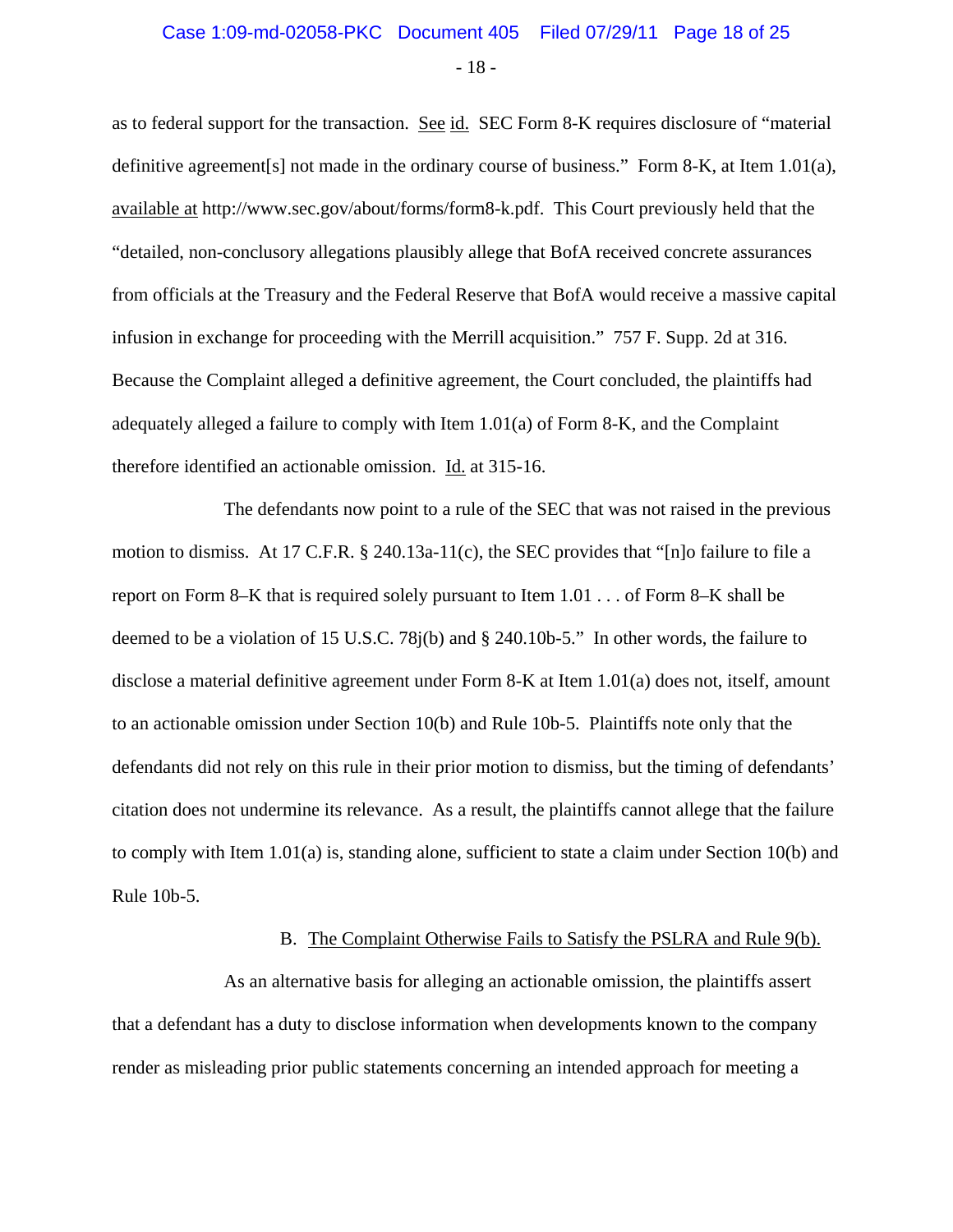- 19 -

business goal. In re Time Warner, Inc. Securities Litigation, 9 F.3d 259, 268 (2d Cir. 1993). Specifically, Time Warner observed that "when a corporation is pursuing a specific business goal and announces that goal as well as an intended approach for reaching it, it may come under an obligation to disclose other approaches to reaching the goal when those approaches are under active and serious consideration." Id. Plaintiffs contend that disclosure of the federal support was required because it represented a material change for BofA's "intended approach for" consummating the transaction, and modified the terms of the transaction by altering the way in which BofA financed the Merrill acquisition. (Pl. Mem. at 41.)

It is plaintiffs' obligation under Rule 9(b) and the PSLRA to allege with particularity conduct amounting to securities fraud. See 15 U.S.C. § 78u-4(b)(1) (the PSLRA requires a complaint to "specify each statement alleged to have been misleading, the reason or reasons why the statement is misleading, and, if an allegation regarding the statement or omission is made on information and belief, the complaint shall state with particularity all facts on which that belief is formed."); ATSI Commc'ns, Inc. v. Shaar Fund, Ltd., 493 F.3d 87, 99 (2d Cir. 2007) (under the PSLRA, a plaintiff must allege specific and particularized facts as to why conduct amounted to fraud). I quote in part the plaintiffs' attempt to apply Time Warner to the facts of this case:

> Not only did the bailout represent a material change in BoA's 'intended approach for' accomplishing the merger, but this undisclosed material information fundamentally modified the terms of the merger by altering the way in which BoA financed its acquisition of Merrill and transforming the combined company into a ward of the state – information that was highly material to investors purchasing BoA securities in the open market.

(Opp. Mem. at 41.) The Complaint does not, however, allege which statements were rendered misleading by the non-disclosure of federal financial assistance. Mindful that the Second Circuit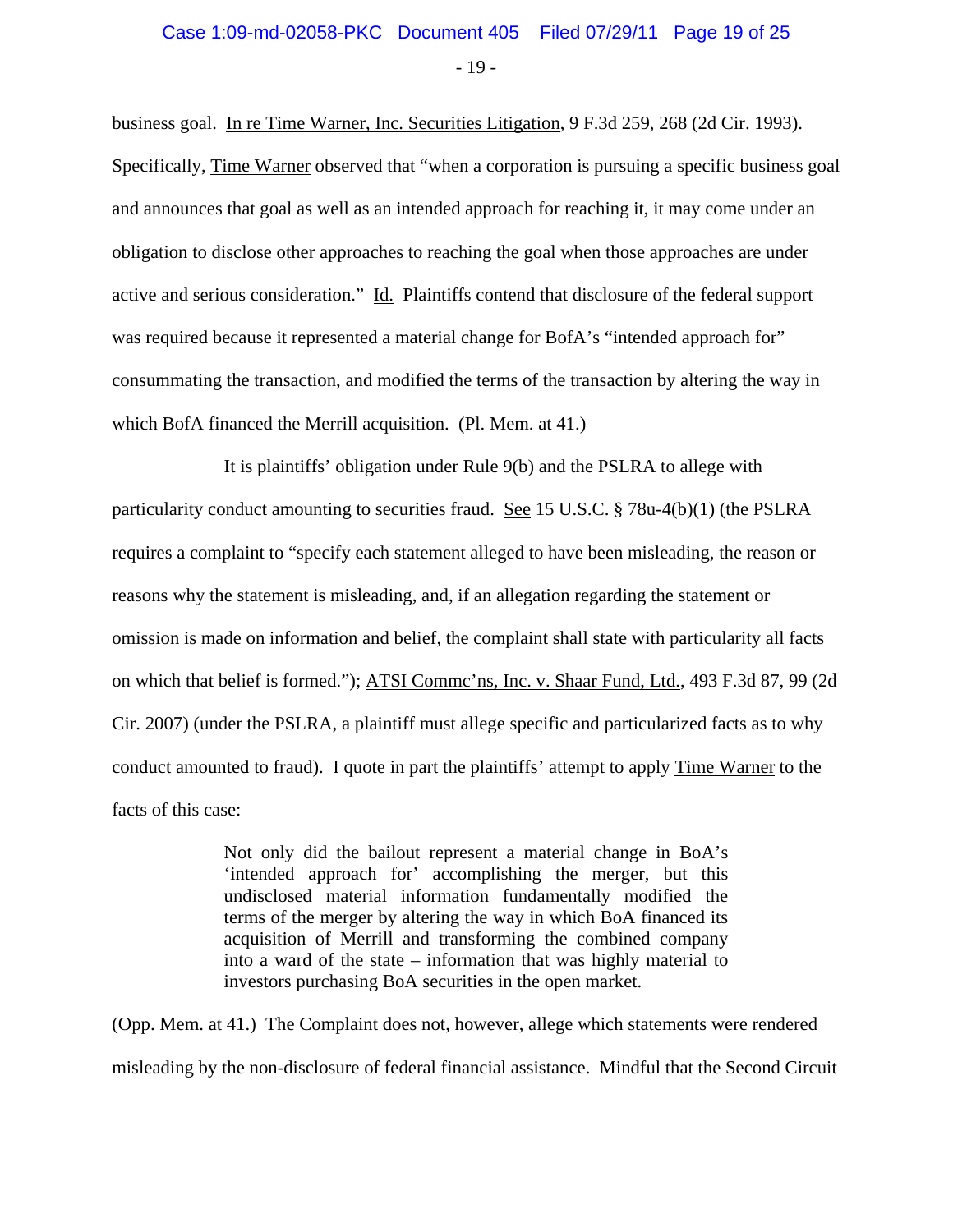### - 20 - Case 1:09-md-02058-PKC Document 405 Filed 07/29/11 Page 20 of 25

has since characterized Time Warner as approaching "nearly to the outer limit of the line that separates disclosable plans from plans that need not be disclosed," San Leandro, 75 F.3d at 810, plaintiffs are obligated to allege with particularity how the federal financial assistance contradicted prior statements describing the acquisition and its financing, thereby rendering any such statements misleading. A generalized argument in a memorandum of law is no substitute for the particularized allegations required by the PSLRA and Rule 9(b). The Complaint cites no representations made by BofA concerning its financing or the role vel non of federal financial support. As a result, it does not allege which statements were allegedly rendered fraudulent by the defendants' omissions.<sup>10</sup> Consequently, the plaintiffs fail to satisfy Rule 9(b), the PSLRA and the framework set forth by Time Warner and San Leandro.

### III. The Class Plaintiffs Do Not Have Standing to Assert Claims on Behalf of Certain Categories of Securities Holders.

The Complaint expands the plaintiff class to encompass additional categories of BofA securities owners. Specifically, it seeks to bring claims on behalf of purchasers of 22 series of BofA preferred shares, purchasers of 21 series of BofA bonds, and owners of call options purchased during the class period and put options sold during the class period. (Compl.  $\P$ [[290-309 & App'x A, B.) Defendants argue that, with two exceptions, these claims should be dismissed because the class plaintiffs did not themselves purchase or sell these securities, and therefore lack Article III standing to bring a justiciable claim.

 $\overline{a}$ 

 $10$  Separately, I note that the Complaint sets forth certain statements that Lewis made on  $60$  Minutes in October 2008 concerning funds administered under the Troubled Asset Relief Program ("TARP"), which Paulson allegedly required of all major financial institutions. (Compl. ¶¶ 87-88.) In those statements, Lewis claimed that BofA had "won" against its competition, that BofA did not itself need TARP funding, and that BofA accepted the TARP funding only because Paulson did not "want to expose" which banks "really needed the capital" and which did not. (Compl. ¶¶ 87-88.) The allegedly mandatory TARP funding of October 2008 was part of a different plan than the federal financial package later arranged in December 2008 and January 2009, and the Complaint does not allege that Lewis's statements concerning TARP are relevant to the alleged omissions concerning the later assistance specifically directed to BofA.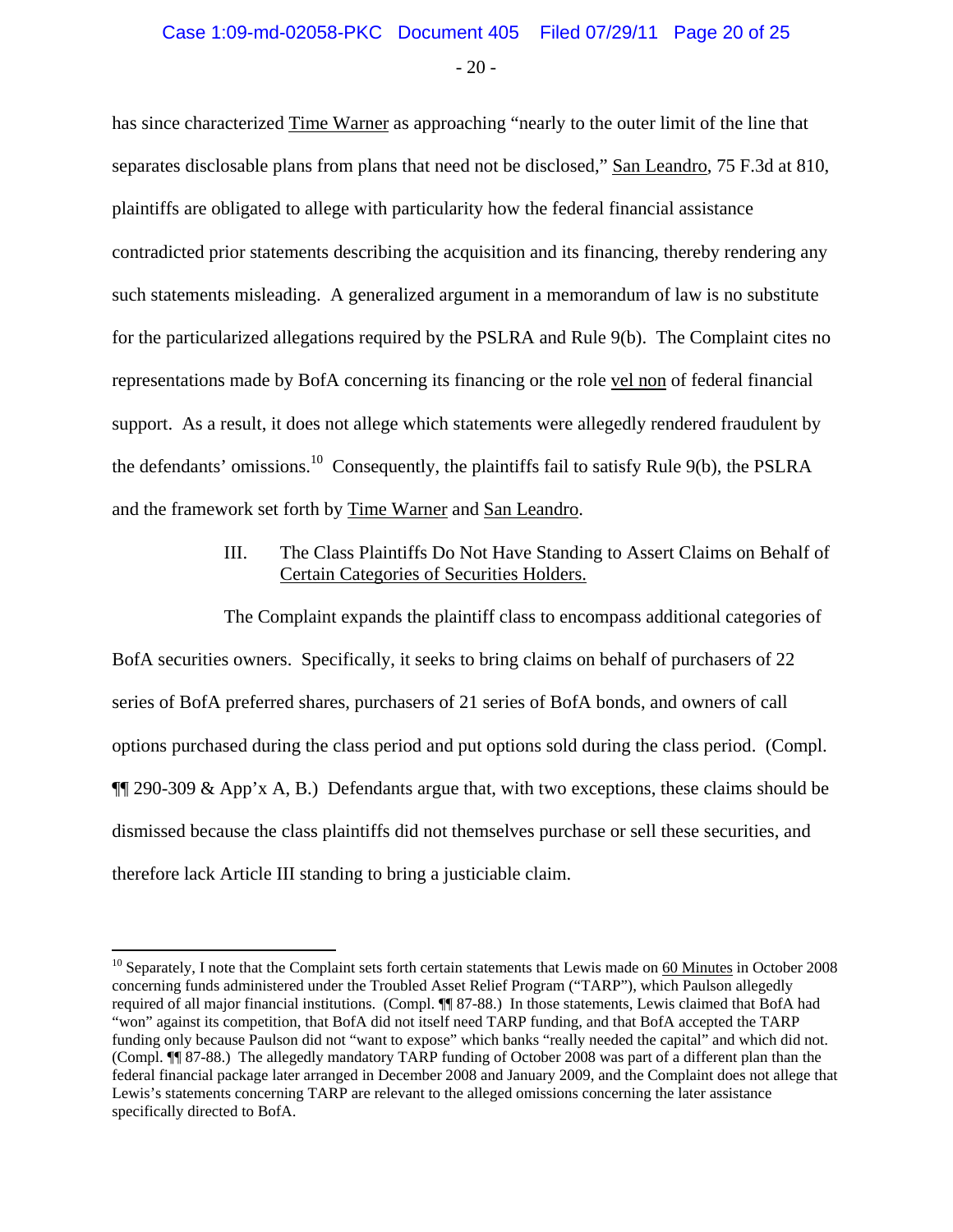# Case 1:09-md-02058-PKC Document 405 Filed 07/29/11 Page 21 of 25

- 21 -

Defendants rely on Lujan v. Defenders of Wildlife, 504 U.S. 555 (1992), and its application in the securities fraud context. Lujan held in part that in order to have Article III standing, a plaintiff must have suffered an injury in fact, one that is concrete and particularized. Id. at 560. As the Supreme Court later observed, "'[t]hat a suit may be a class action . . . adds nothing to the question of standing, for even named plaintiffs who represent a class must allege and show that they personally have been injured, not that injury has been suffered by other, unidentified members of the class to which they belong and which they purport to represent.'" Lewis v. Casey, 518 U.S. 343, 357 (1996) (ellipsis in original) (quoting Simon v. Eastern Ky. Welfare Rights Org, 426 U.S. 26, 40 n.20 (1976)).

Several district courts have relied on Lujan and its progeny to conclude that plaintiffs had no standing to bring claims seeking to recover losses in securities in which the named plaintiffs themselves had no stake. As observed by In re AIG Advisor Group, 2007 WL 1213395, at \*3-6 (E.D.N.Y. Apr. 25, 2007), "[t]hat plaintiffs would represent a class of similarly situated claimants does not exempt them from the requirement that '[a]t the pleading stage' they must set forth some 'general factual allegations of injury resulting from the defendant's conduct.'" Id. at \*4 (alteration in original; quoting Lewis, 518 U.S. at 358). Judge Gleeson rejected the plaintiffs' argument that the issue should be resolved at the class-certification stage, stating that standing was instead a threshold issue. Id. at \*6. He concluded that "[i]n this securities fraud case, the named plaintiffs can allege no injury from the purchase or sale of funds they never invested in." Id.; accord In re Smith Barney Transfer Agent Lit., 765 F. Supp. 2d 391, 399-400 (S.D.N.Y. 2011) (because named plaintiffs neither purchased nor sold shares in funds, they lacked standing to assert securities fraud claims); King County, Wash. v. IKB Deutsche Industriebank AG, 2010 WL 2010943, at \*2 (S.D.N.Y. May 18, 2010) ("Because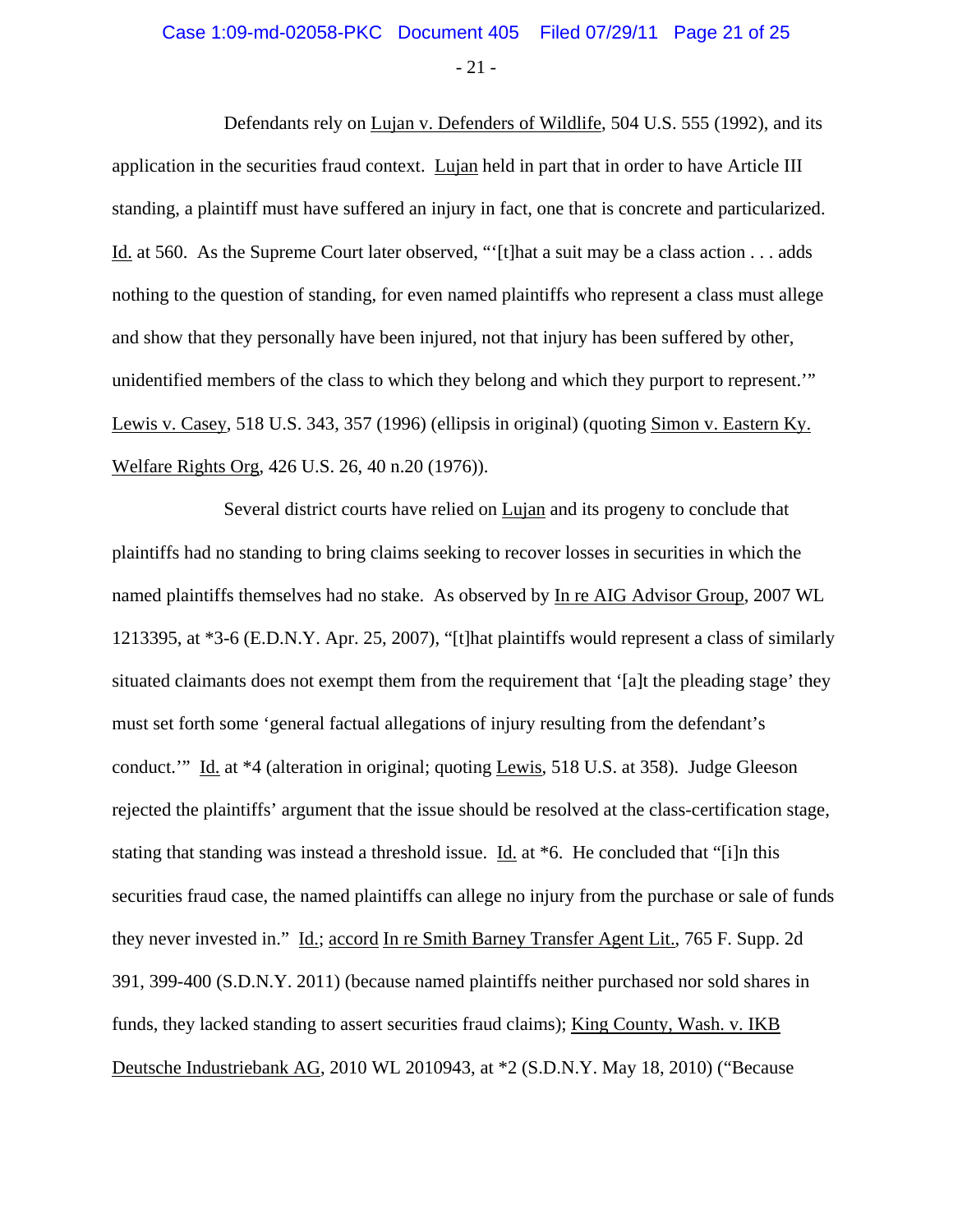### - 22 - Case 1:09-md-02058-PKC Document 405 Filed 07/29/11 Page 22 of 25

plaintiffs cannot assert class claims on behalf of purchasers of securities they themselves did not buy, plaintiffs lack standing to sue on behalf of purchasers of the European Commercial Paper."); Hoffman v. UBS-AG, 591 F. Supp. 2d 522, 532 (S.D.N.Y. 2008) ("If a party, such as Plaintiffs in this case, is not personally injured by the alleged action of a defendant then he is not entitled to come into court and litigate that action, regardless of whether the disposition of his case necessarily requires the same result as the case of another. As such, Plaintiffs lack standing for claims relating to funds in which they did not personally invest.").

Plaintiffs have not articulated any meaningful basis to distinguish this line of authority. They correctly note, however, that there is some divergent authority in this District. For instance, in In re Dynex Capital, Inc. Securities Litigation, 2009 WL 3380621, at \*18 (S.D.N.Y. Oct. 19, 2009), the court concluded at the Rule 12(b)(6) stage that plaintiffs could pursue claims on behalf of holders of bond series that the plaintiffs themselves did not purchase, because defendants allegedly "made the exact same misrepresentations with respect to both series of bonds and that the bond collateral suffered from the same defects." Dynex did not discuss any contrary authorities, however, and it is not apparent that they were raised. Id. In addition, In re American International Group, Inc. Securities Litigation, 265 F.R.D. 157, 165 (S.D.N.Y. 2010), arose in the class certification context and not the Rule 12(b)(6) stage. The court acknowledged that "the most recent cases, which have addressed this question as one of standing, rather than under the Rule 23 requirements," had concluded that plaintiffs do not have standing to bring claims on behalf of those who held bonds that named plaintiffs themselves did not own. Id. The court concluded that plaintiffs were without standing to pursue '33 Act claims that were based on different actions than those giving rise to class plaintiffs' '34 Act injuries, but also concluded that plaintiffs had standing to bring claims on behalf of holders of bonds that the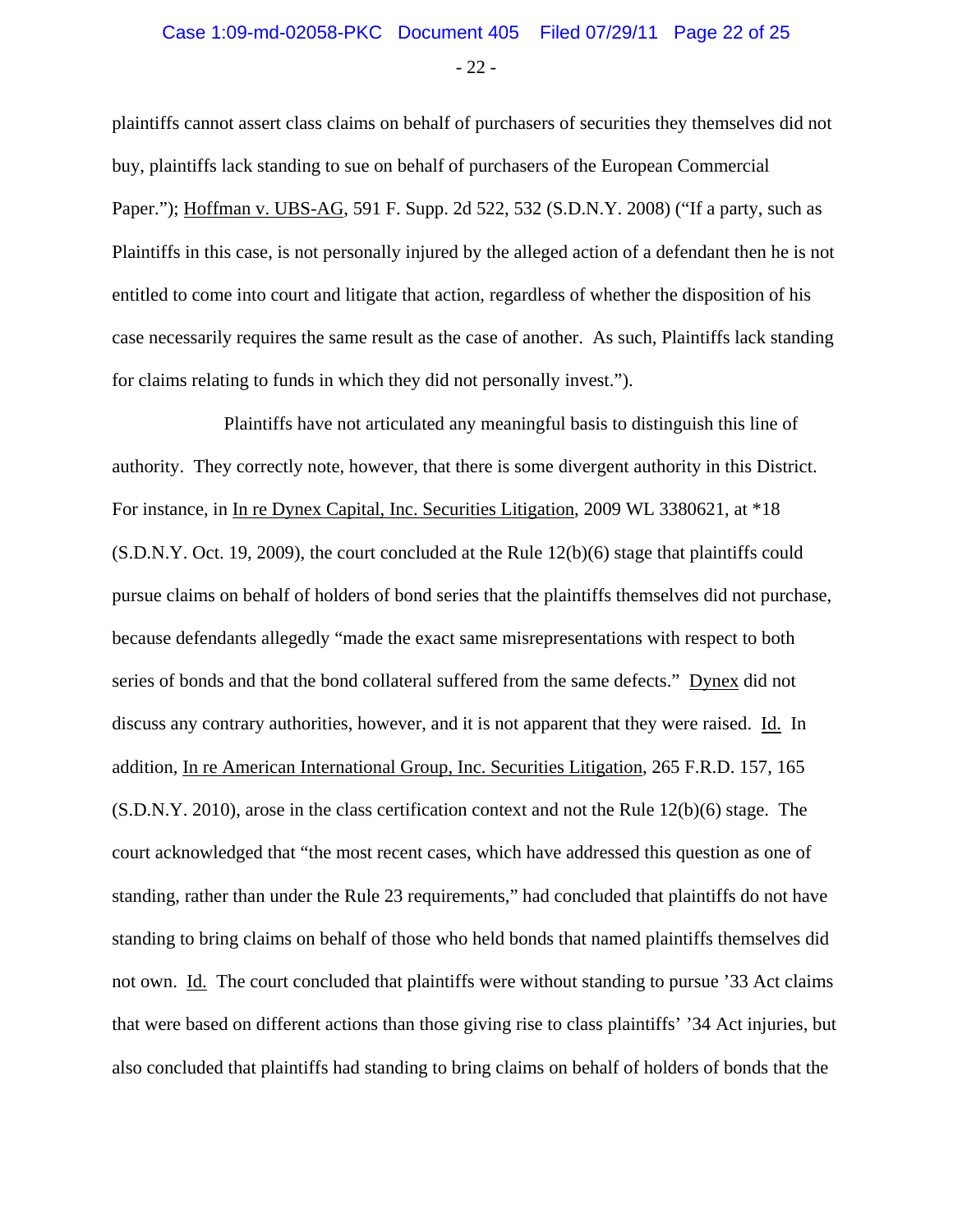### - 23 - Case 1:09-md-02058-PKC Document 405 Filed 07/29/11 Page 23 of 25

plaintiffs did not themselves own. Id. at 164-67. Given the different procedural posture of that ruling, and that the lead plaintiffs "address[ed] their argument to adequate representation under Rule  $23(a)(3)$ , rather than to standing," id. at 165, it has limited bearing here.

Consistent with Judge Gleeson's opinion in In re AIG Advisor Group, 2007 WL 1213395, at \*3-6, and the bulk of the authority in this District, I conclude that the plaintiffs do not have standing to bring claims on behalf of purchasers or sellers of securities that the plaintiffs did not themselves purchase or sell during the class period. As applied to each category of securities holders, the standing issues may be summarized as follows:

Preferred Shares. Plaintiff Ohio PERS allegedly purchased Series K preferred shares of BofA on October 3, 2008, and sold all such shares on December 30, 2008. (Ohio PERS Trading Certificate, attached to Compl.) Defendants note that Ohio PERS cannot satisfy the loss causation standard of Section 10(b) because it sold its shares prior to BofA's issuance of corrective disclosures. Plaintiffs have not argued to the contrary. Also, defendants contend, Series K holders had no voting rights and therefore do not have a Section 14(a) claim. For reasons explained, the Court concludes that lead plaintiffs do not have standing to pursue either Section 10(b) or Section 14(a) claims on behalf of purchasers of BofA's preferred shares.

Debt Securities. Plaintiffs purport to bring claims on behalf of holders of 21 series of bonds. Two named class representatives traded BofA bonds: Ohio STRS and Ohio PERS. Ohio STRS purchased no bonds during the class period; it sold one series of bonds in November 2008. Ohio PERS sold two bond series during the class period, prior to the corrective disclosures, and purchased one series of bonds, CUSIP 060505DP6, on December 4, 2008. According to the defendants, there is, at most, a class claim on behalf of holders of the series of bonds that Ohio PERS purchased on December 4, 2008. For reasons explained, the Court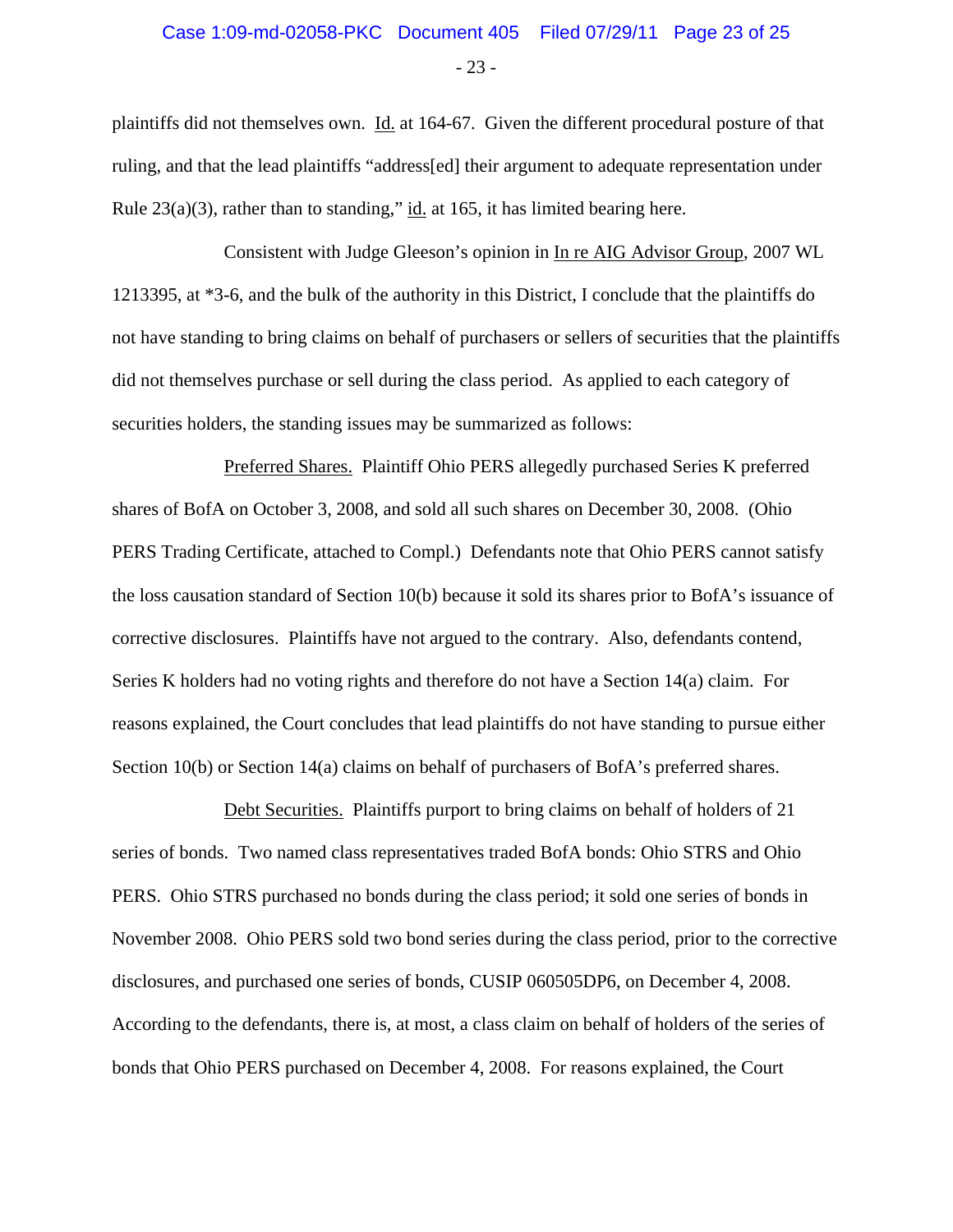concludes that lead plaintiffs have standing to pursue claims solely on behalf of purchasers of CUSIP 060505DP6 bonds, which were purchased by Ohio PERS on December 4, 2008.

Options. The Complaint identifies one class representative who purchased 10 call options for \$35 and sold them for \$14.50, for a loss of more than \$20. (Compl., Ex. D.) This class representative's call options were callable in January 2011. (Id.) Defendants argue that, at most, the class may assert a claim on behalf of holders of January 2011 call options, but not any other category of call option. For reasons explained, the Court concludes that lead plaintiffs have standing to pursue claims solely on behalf of holders of January 2011 call options. $^{11}$ 

#### **CONCLUSION**

 $\overline{a}$ 

The defendants' motion to dismiss is GRANTED as to plaintiffs' Section 10(b) and Rule 10b-5 claim directed toward non-disclosure of federal financial assistance. The motion also is GRANTED as to plaintiffs' standing to pursue claims on behalf of holders of BofA preferred shares, debt securities and call options, and only those claims brought on behalf of holders of CUSIP 060505DP6 bonds and January 2011 call options may proceed. The defendants' motion is DENIED as to plaintiffs' Section 10(b) and Rule 10b-5 claims directed to non-disclosure of Merrill's losses in the fourth quarter of 2008.

<sup>&</sup>lt;sup>11</sup> Counsel to plaintiff Charles Dornfest separately submitted two letter-briefs in opposition to the motion to dismiss. Dornfest argues that the defendants' standing arguments should be rejected because Dornfest, as a purchaser of BofA options during the class period, provides standing for lead plaintiffs to pursue all BofA options claims. (Feb. 16 letter at 2; Feb. 28 letter at 1-3.) Dornfest is not a class plaintiff. Lead counsel notes that it "did not authorize" the letters and that Dornfest "does not speak" for class plaintiffs. (Mar. 2 letter.) In an Order of April 9, 2010, Judge Chin, to whom this case was then assigned, denied Dornfest's motion to be appointed lead plaintiff, and noted that Dornfest was free to pursue his claims in an individual action. (Docket # 240, at 5.) The Order also observed that adding additional lead plaintiffs "would interfere with the Lead Plaintiffs' ability and authority to manage" the action. (Docket #240, at 4-5.) Because Dornfest is not a named class representative, his purchases do not establish standing to pursue classwide claims.